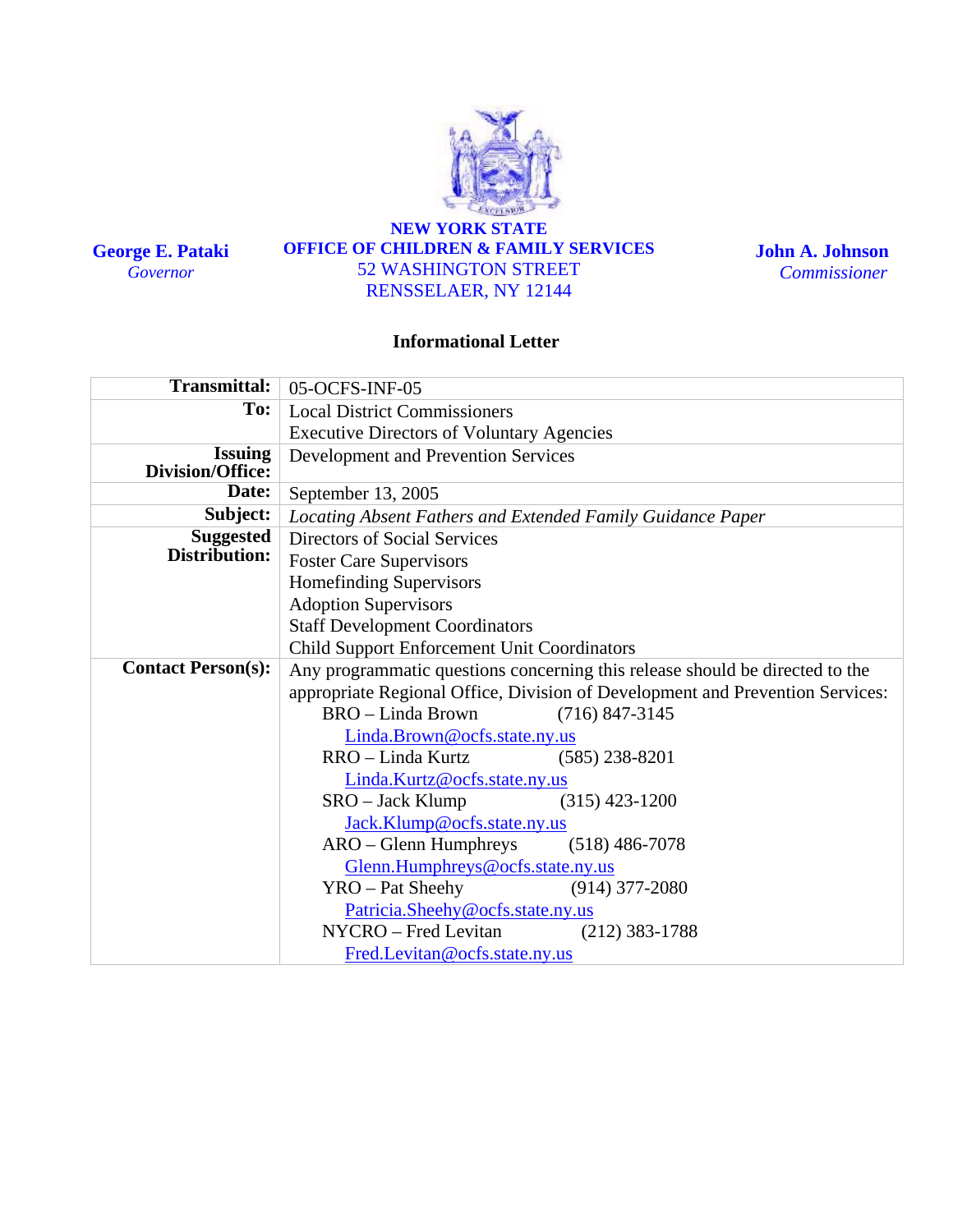| <b>Attachments:</b>      | Locating Absent Fathers and Extended Family Guidance Paper, with the   |  |  |  |  |
|--------------------------|------------------------------------------------------------------------|--|--|--|--|
|                          | following appendixes:                                                  |  |  |  |  |
|                          | Appendix A – New York State Putative Father Registry                   |  |  |  |  |
|                          | Appendix B – Locating Absent Father Summary Sheet                      |  |  |  |  |
|                          | Appendix $C$ – Definitions                                             |  |  |  |  |
|                          | Appendix D – Federal Parent Locator Service (FPLS) - List of Databases |  |  |  |  |
|                          | Appendix $E - "Acknowledgment of Paternity" form LDSS-4418 (including$ |  |  |  |  |
|                          | notice regarding legal rights, consequences)                           |  |  |  |  |
|                          | Appendix F – "Acknowledgment of Paternity" form LDSS-4418 NYC (for a   |  |  |  |  |
|                          | child born in New York City)                                           |  |  |  |  |
| <b>Attachment</b>        | <b>Yes</b>                                                             |  |  |  |  |
| <b>Available Online:</b> |                                                                        |  |  |  |  |

#### **I. Purpose**

The purpose of this informational letter is to transmit to social services districts and voluntary agencies the *Locating Absent Fathers and Extended Family Guidance Paper*. Developed by the Office of Children and Family Services (OCFS), the guidance paper provides the child welfare system with a framework of practice for identifying and locating absent fathers and extended family of children involved in the child welfare system.

#### **II. Background**

The federal Adoption and Safe Families Act (ASFA) of 1997 had a significant impact on national and state child welfare policies and procedures. This federal legislation, and state standards implementing it, enhanced the expectation that parents will be involved in planning for their children's safety, well-being, and permanency, and resulted in efforts to engage families early in the life of the case. Although progress has been made in advancing child-centered, family-focused practice that engages parents, there continues to be inconsistency in the search for absent fathers. Often, the decision to search for an absent father does not occur unless and until a plan is formulated to seek surrender or termination of parental rights.

To understand why absent fathers are not identified and contacted earlier in the life of the child welfare case, in 2004 OCFS conducted focus groups in Erie County, Onondaga County, and New York City and administered a web-based online survey to caseworkers and supervisors in all local departments of social services (LDSS) in the state. The focus groups consisted of caseworkers, supervisors, judges, law guardians, LDSS attorneys, foster parents, and fathers of children involved in child welfare cases. The findings of the research helped shape practice regarding absent parents and the extended family of children in the child welfare system.

The purpose of this guidance paper is to provide information on the need for, and methods of, locating absent parents of children in foster care so that the child's permanency and well-being can be achieved more effectively and efficiently. Topics include the importance of locating absent fathers, the identified barriers to locating absent fathers, and recommendations that social services districts and voluntary authorized agencies can consider to support or improve their practices and permanency results.

#### **III. Guidance Paper**

The *Locating Absent Fathers and Extended Family Guidance Paper* contains the following sections: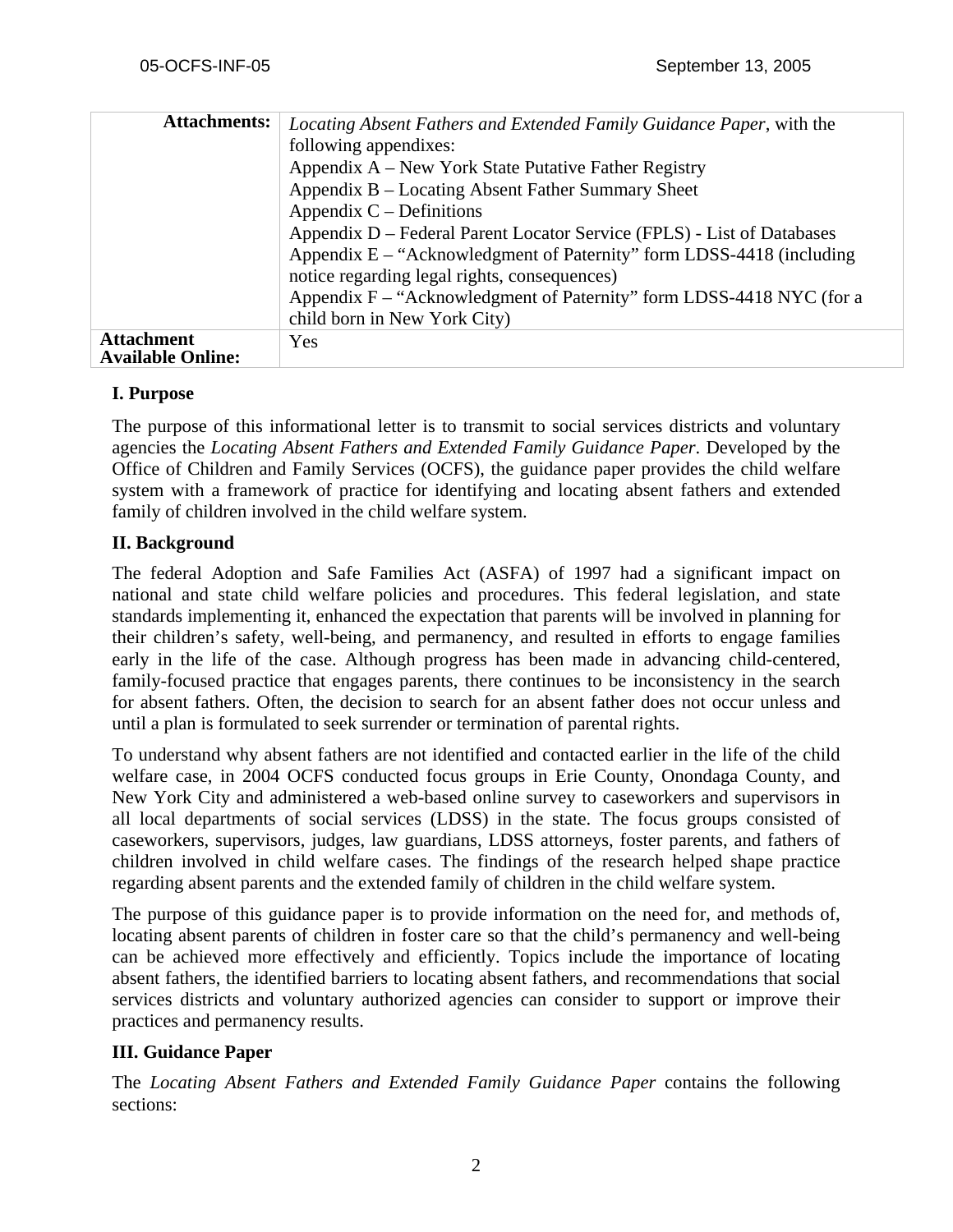- 1. Introduction
- 2. Importance of locating absent fathers
- 3. Policy, practice, and legal developments
- 4. Barriers to locating absent fathers
- 5. Responsibility of the local department of social services
- 6. Methods of locating absent fathers
- 7. Recommended actions for child welfare administrators
- 8. Appendixes A-F

*Larry G. Brown*\_\_*s/s*\_\_\_\_\_

#### **Issued By:**

Name ....................Larry G. Brown Title......................Deputy Commissioner Division/Office ....Division of Development and Prevention Services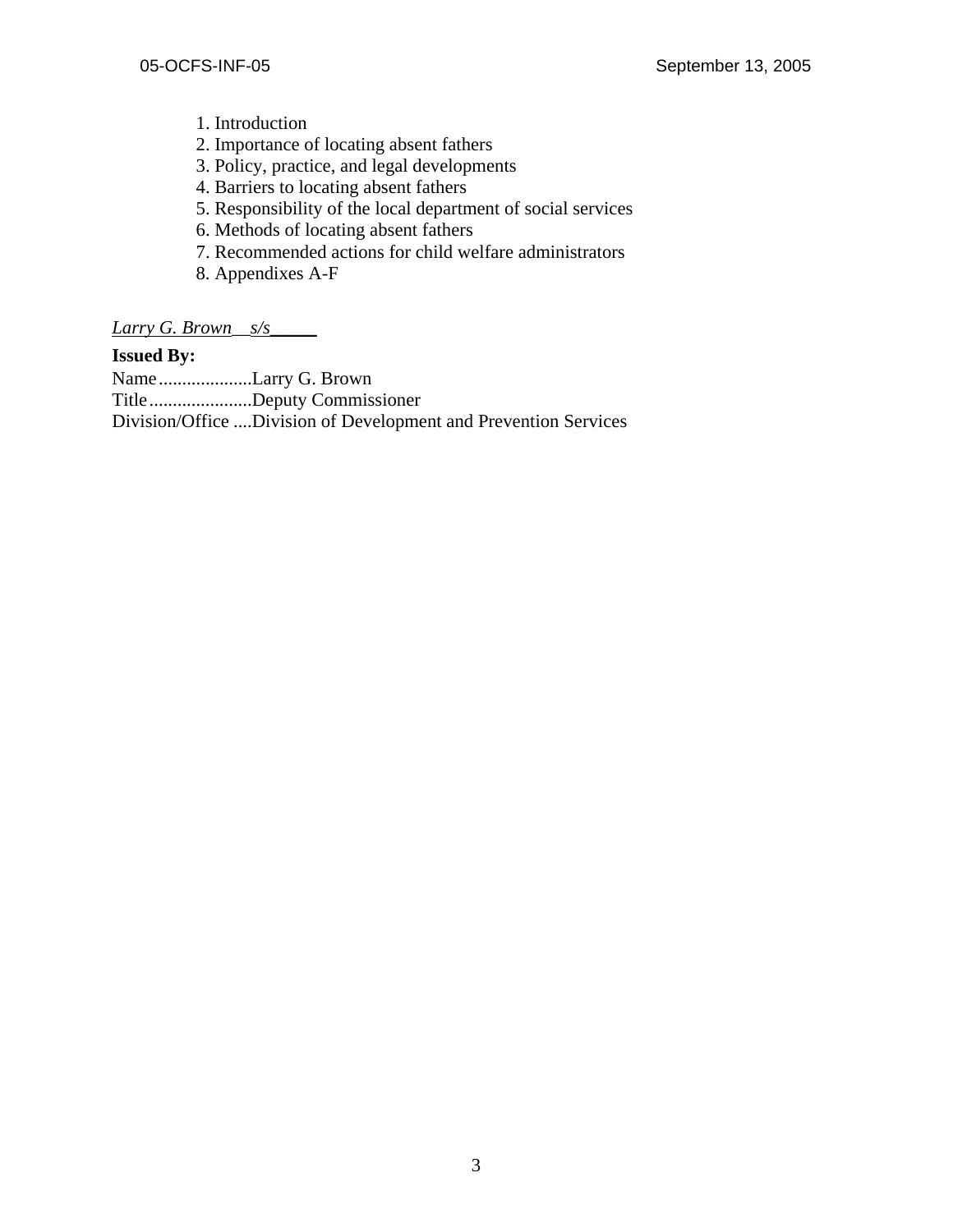**New York State Office of Children & Family Services**



# **Locating Absent Fathers and Extended Family Guidance Paper**





**State of New York**



**George E. Pataki, Governor**

**Absent Fathers/Extended Family Guidance Paper - 28 - September 2005**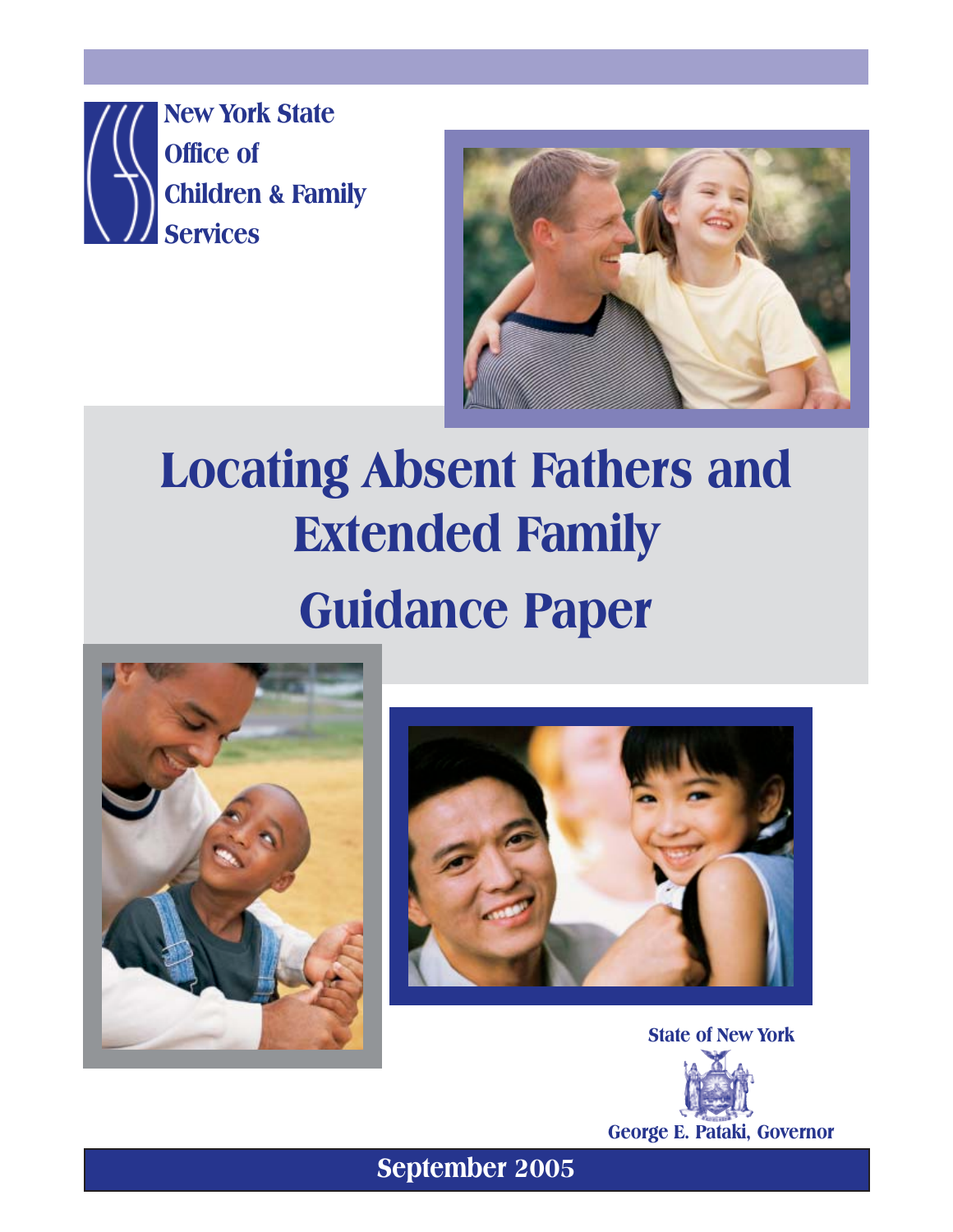# **Contents**

| Appendix E: "Acknowledgment of Paternity" form LDSS-4418     |  |
|--------------------------------------------------------------|--|
| Appendix F: "Acknowledgment of Paternity" form LDSS-4418 NYC |  |
|                                                              |  |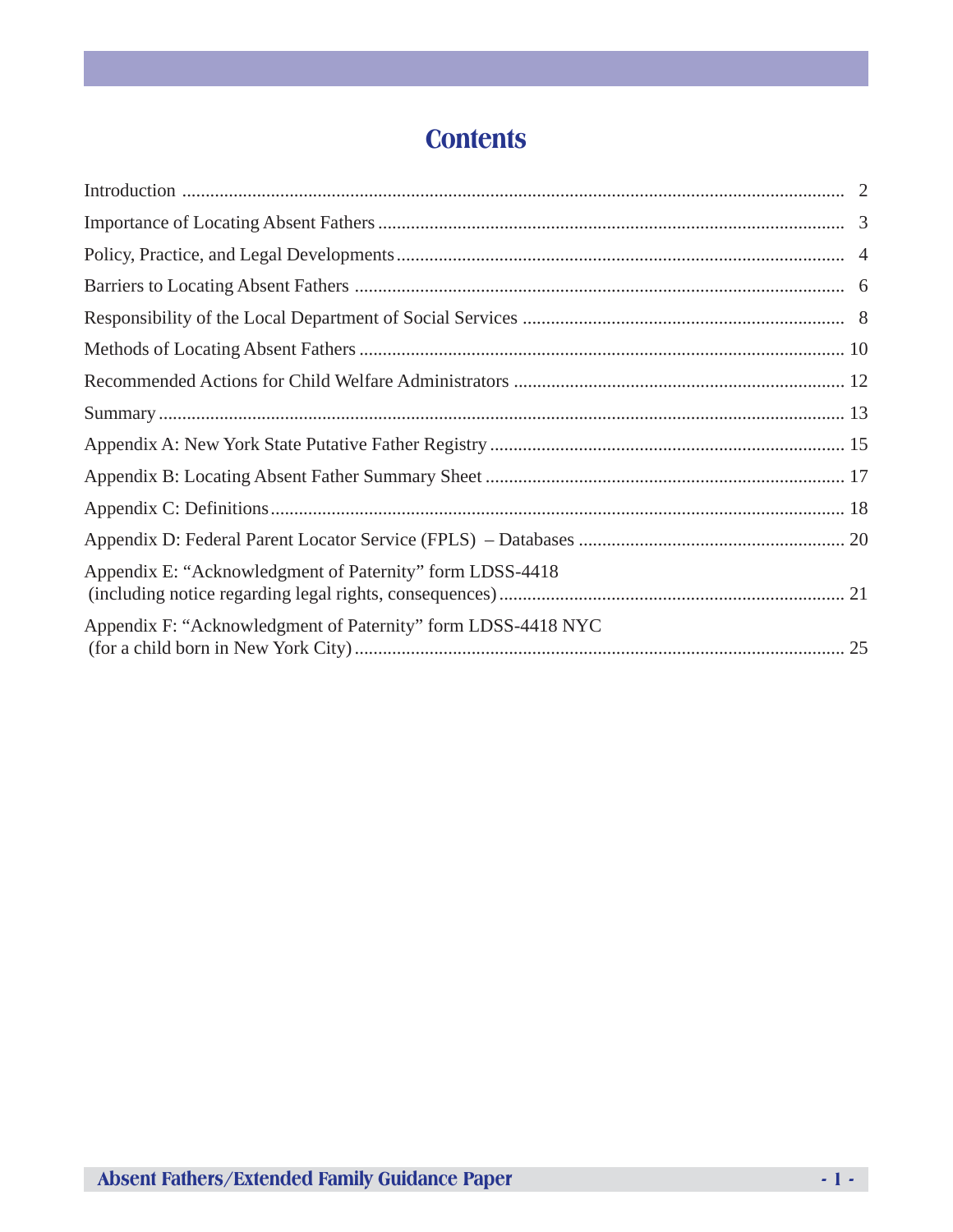# **LOCATING ABSENT FATHERS AND EXTENDED FAMILY GUIDANCE PAPER**

# **Introduction**

This guidance paper, developed by the New York State Office of Children and Family Services (OCFS), provides the child welfare system with a framework of practice for identifying and locating absent fathers and extended family of children involved in the child welfare system.

The federal Adoption and Safe Families Act (ASFA) of 1997 had a significant impact on national and New York State child welfare policies and procedures. The federal legislation, and state standards implementing it, enhanced the expectation that parents will be involved in planning for their children's safety, well-being and permanency, and resulted in efforts to engage families early in the life of the case. Although progress has been made in advancing child-centered, family-focused practice that engages parents, there continues to be inconsistency in the search for absent fathers. Often, the decision to search for an absent father does not occur unless and until a plan is formulated to seek surrender or termination of parental rights.

To understand why absent fathers are not identified and contacted earlier in the life of the child welfare case, in 2004 OCFS conducted focus groups in Erie County, Onondaga County, and New York City and administered a web-based online survey to caseworkers and supervisors in all local departments of social services (LDSS) in the state. The focus groups consisted of caseworkers, supervisors, judges, law guardians, LDSS attorneys, foster parents, and fathers of children involved in child welfare cases. The findings of the research helped shape practice regarding absent parents and the extended family of children in the child welfare system.

The purpose of this guidance paper is to provide information on the need for, and methods of, locating absent parents of children in foster care so that the child's permanency and well-being can be achieved more effectively and efficiently. Topics include the importance of locating absent fathers, the identified barriers to locating absent fathers, and recommendations that social services districts and voluntary authorized agencies can consider to support or improve their practices and permanency results.

*Mark arrived home from work one afternoon to find a letter waiting for him in his mailbox from a department of social services across the state. He could not have imagined the life-changing experience that would result from opening the letter.*

*Eight years earlier, Mark had a short-lived engagement to a young woman that had ended when her drug addiction became a source of contention between them. He had relocated upstate and eventually established a new life and found stable employment. The mother had never contacted him when she learned she was pregnant, and she subsequently gave birth to their daughter. The child had been placed in a foster home for the past four years because of the mother's drug addiction and inability to care for the little girl. Now the department of social services had obtained information on Mark's whereabouts and wanted to involve him in planning for his child.*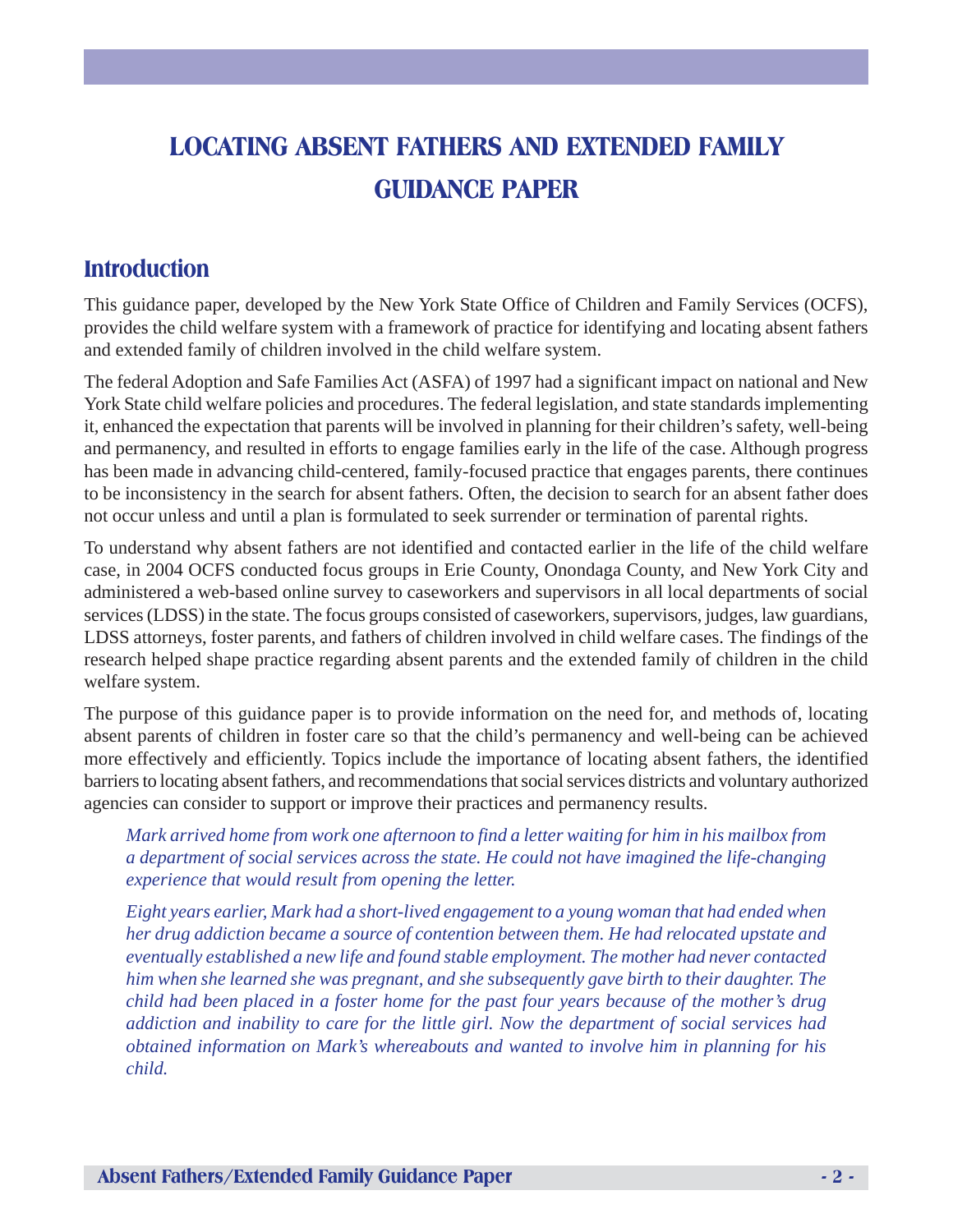*Mark returned to the county where he had previously lived and met his daughter for the first time. The family resemblance and mannerisms were extraordinarily similar for two people who had never met. Mark's parents were still living and very interested in meeting their grandchild. Mark's sister lived in a county contiguous to the foster home and had one daughter just a year older who wanted to meet her cousin. Mark's daughter learned that her interest in music was shared by her cousin and grandparents. Mark was able to provide the LDSS with information on his medical history, which proved valuable to planning to meet her medical needs.*

*Mark and his daughter spent the next six months getting to know each other. Today, the child has a permanent home with her father. With the help of the caseworker, the mother has been able to agree to visitation with her daughter at Mark's sister's home, but has recognized that she needs to address her own issues of drug addiction and is not able to provide a home for her child.*

This is one of many examples told by fathers who were thought to be "deadbeat" dads. Clearly, this child's life would have been very different if a diligent search for her father had occurred at the beginning of the case rather than after four years spent in foster care.

# **Importance of Locating Absent Fathers**

Locating absent parents and their extended families is an integral part of child-centered, family-focused casework practice in child welfare. Traditionally, child welfare services have tended to focus on children and their mothers. With the current focus on engaging families early and often, the importance of involving both the child's mother and father and extended family is now recognized and affirmed.

Although this guidance paper focuses on the identification and location of the absent father, it clearly applies to absent mothers as well. Most frequently the child lives with the mother and it is the father who is the absent parent, but there are situations where the reverse is true and it is the mother who should be identified and located within the same practice framework.

All children need to understand who their parents and extended family are so that they can understand their own identity and develop a strong sense of self. In addition, children's genetic makeup and medical history derive from both parents; both family lines are vital to obtain as complete a picture of the child as possible. Developing or maintaining a relationship with both parents and their extended families often leads to a network of support and connection, regardless of whether the relatives can provide a placement resource. Finally, parental rights will need to be addressed if the permanency goal is adoption.

Fathers may not be involved in their children's lives for many reasons. Some fathers may not know they have a child because they were estranged from the child's mother. When the relationship between the parents is strained, ongoing contact between the father and his child may deteriorate or discontinue altogether. Issues around visitation rights and child support can become contentious and lead to lack of contact. Finally, some fathers choose not to maintain a relationship with their children because they do not feel they can provide a home or play a day-to-day role in raising them. Consequently, fathers lose contact with their children.

Regardless of the reason(s) for a father's absence from his child's life, the child should know his or her father's identity. Also, within legal limits, the father has a right to be involved in his child's life and to be part of the decision-making process involving the child. In addition to providing information so essential to the child's sense of self and identity, as well as information on genetic makeup and medical history, the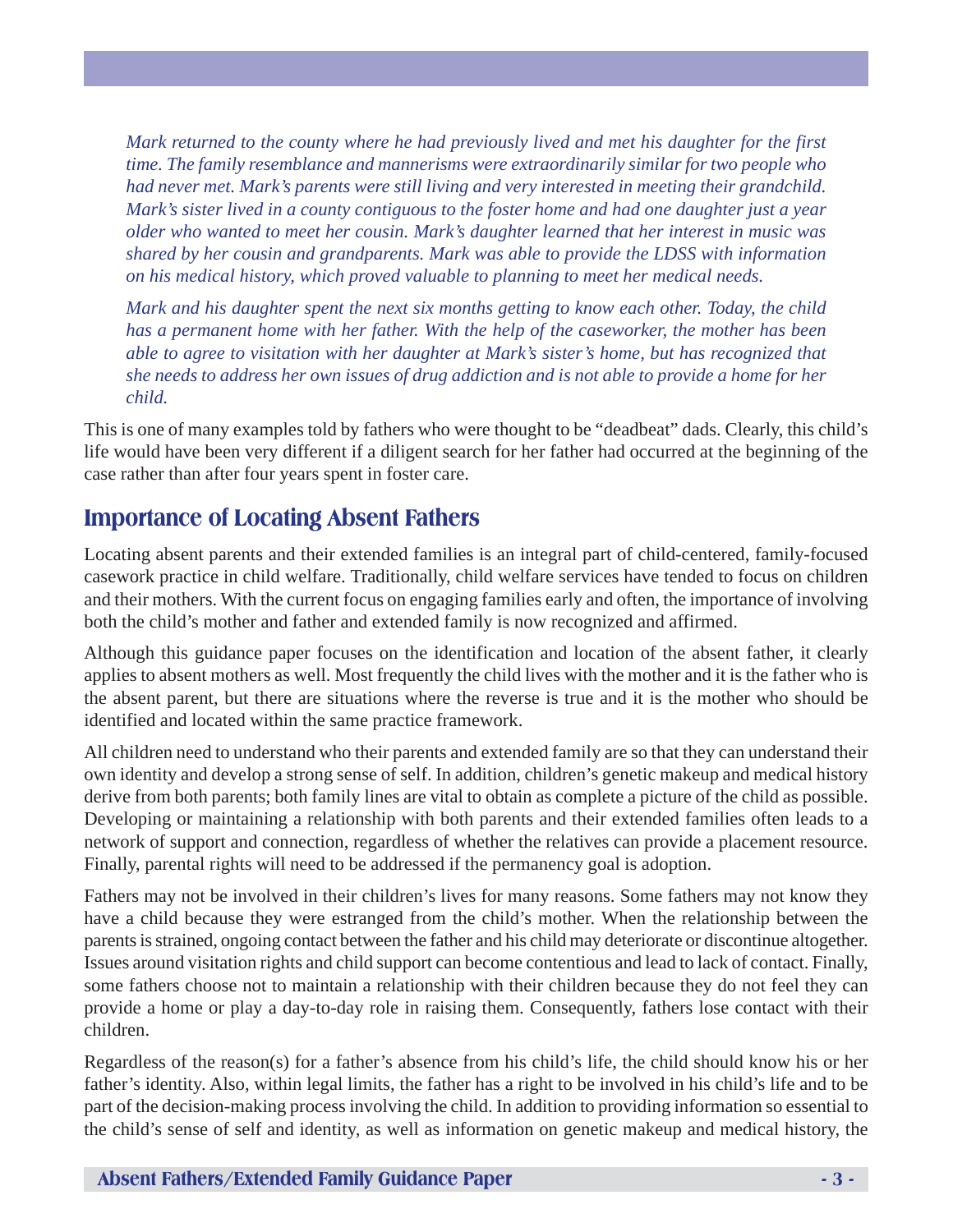father may be able to provide a placement resource or at least an ongoing relationship. He may be a source of information about extended family members who may be able to provide ongoing relationships and support or raise the child if needed.

Moreover, findings from the focus groups and online survey of child welfare professionals in New York State identified the lack of timely father identification, location, and case plan involvement as among the factors that contribute to long foster care stays, lengthy termination of parental rights procedures, and less positive outcomes for many children in foster care. According to a recent study by the United States Department of Health and Human Services (2004), children who grow up without responsible fathers are significantly more likely to experience poverty, perform poorly in school, engage in criminal activity, and abuse drugs and alcohol. Children of fathers who spend more time in parenting and supporting their children demonstrate higher levels of cognitive development, personal mastery, social competence, and school performance. The presence of fathers in the lives of their children influences their child's overall wellbeing, emotional stability, sense of belonging, and cultural identity.

Although child welfare professionals realize that fathers who have actively participated in their child's life have a valuable influence on the child's well-being, they may have a different attitude toward fathers who have absented themselves from their child's upbringing. However, it is possible to engage fathers who left their families for a variety of reasons and, through effective casework, help them establish a meaningful relationship with their child or be considered as a placement option if such a plan is needed. Paternal families may offer a source of support that cannot and should not be overlooked in the effort to achieve timely permanency and well-being for children.

Identifying the father early in the case to help him become involved in his child's life is particularly important for the child's well-being. To avoid significant delays when a surrender or termination of parental rights is being considered, it is equally important to identify and locate the father early on. It is too late to begin searching for the father at the time of the permanency hearing. Valuable time and opportunities are lost unless a thorough search is conducted at the point the child becomes known to the child welfare system.

## **Policy, Practice, and Legal Developments**

Several recent developments in child welfare policy, practice, and law have encouraged the identification and location of absent fathers when children are placed in foster care. These include ASFA, amendments to the Family Court Act and Social Services Law, and the associated practices of relative placements, concurrent planning, and the use of family meetings and other family engagement practices. The state's recently enacted Permanency Bill of 2005 will have implications related to locating and involving parents and extended family. Additional information will be disseminated regarding changes, including the time frames for the Permanency Hearing.

ASFA has had a significant impact on national and state child welfare policies and procedures involving the noncustodial father in case planning. ASFA provides that a permanency hearing must be held within twelve months of the child's placement in foster care. At the permanency hearing, the court must address the reasonable efforts provided by the agency to finalize the child's permanency plan and must approve or modify the permanency plan established for the child. Such efforts and plan may contemplate the involvement of the previously absent father. As a standard of good casework practice, the search for an absent father should begin as soon as possible rather than at the time of the first permanency hearing or the initiation of a surrender or termination process. The 2000 Adoption and Permanency Guidelines issued by the National Council of Juvenile and Family Court Judges recommend that efforts to involve both parents and to locate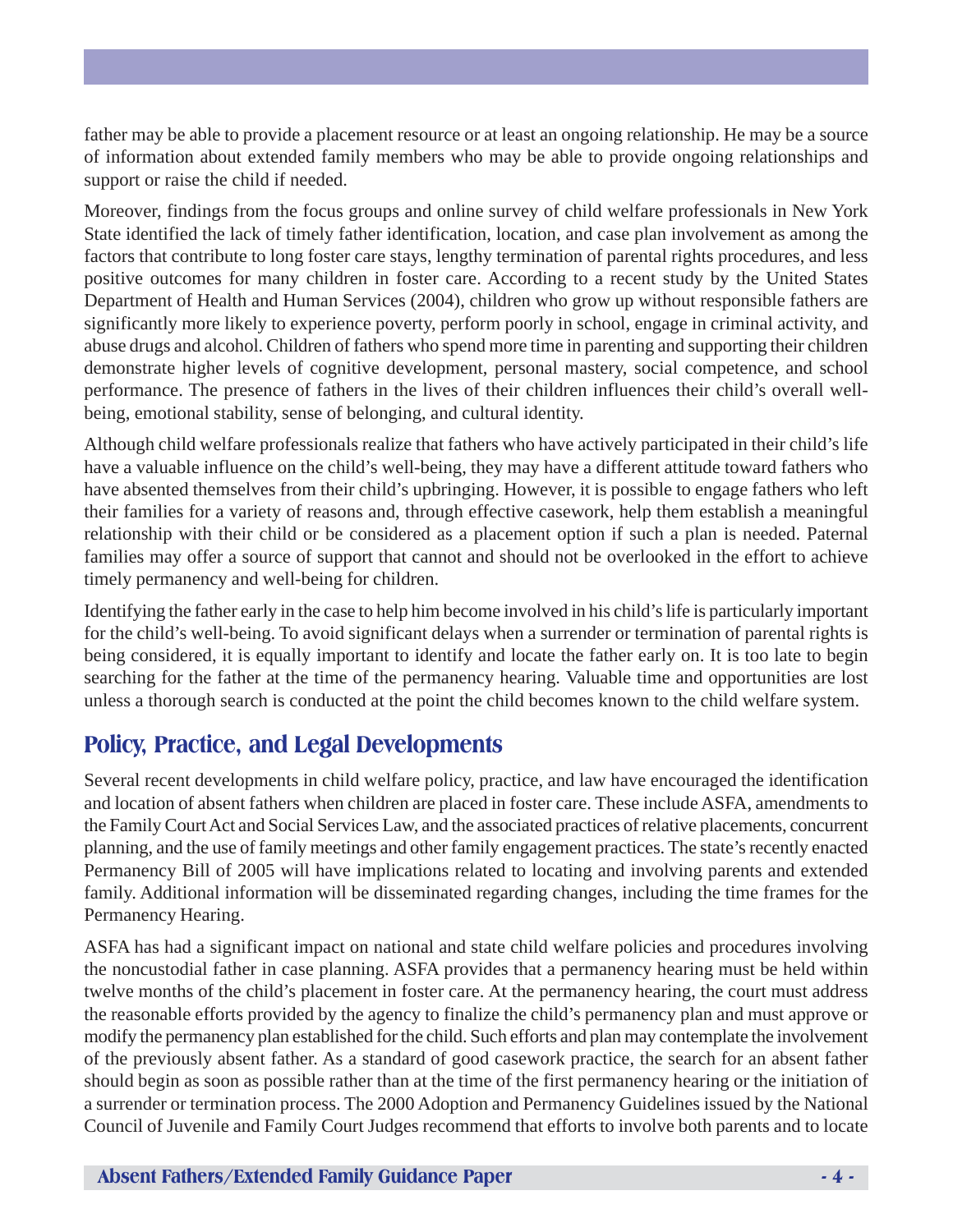an absent parent begin at the very first hearing alleging abuse or neglect (Mallon 2003). Early identification and location of both parents will help avoid delays in the family court process.

ASFA also supports concurrent planning: "reasonable efforts to place a child for adoption or with a legal guardian may be made concurrently" [Title I, Section 101(f)]. Concurrent planning is not only valuable but also essential as states strive to comply with Title IV-E requirements involving permanency hearings. Defined as simultaneously pursuing more than one permanency resource for children in foster care, concurrent planning is in keeping with the expectations of Title IV-E of the Social Security Act related to timely, goaloriented, and least restrictive child welfare practice. Such planning also speaks to a child's urgent need for continuity and stability in family relationships, and minimizes the impact of feelings of separation, loss, and grief (Ott 1998).

A common example of concurrent planning is to locate an alternative placement or adoptive home for a child as early as possible while continuing efforts to reunite the child with his or her family. Locating noncustodial parents at the beginning of the case supports the concurrent planning model. The absent father and his relatives may provide additional options for placement resources for the child such as custodian or guardian. If adoption is determined to be the appropriate goal, locating and identifying the noncustodial parent is crucial in the termination of parental rights.

Section 1017 of the Family Court Act and section 384-a(1-a) of the Social Services Law direct the local commissioner of social services to conduct an investigation to locate relatives of a child who has been removed or placed in foster care. This search, for example, must include the child's grandparents, who must be informed that the proceeding is pending. Relatives must be given the opportunity to become the child's foster parents or to seek direct legal custody of the child. They must also be informed that foster parents may adopt the child if attempts at reunification with the birth parent are not required or are unsuccessful.

In 2005, section 1017 was amended to specifically reference the requirement to locate and investigate any "non-respondent parent of the child" in an abuse or neglect proceeding. In addition, the agency must record the results of the investigation including, but not limited to, the name, last known address, social security number, employer's address and any other identifying information to the extent known involving any nonrespondent parent in the child's case record. A non-respondent parent includes a person entitled to notification that an abuse/neglect proceeding is pending, or to visitation rights pursuant to section 1035 of the Family Court Act. The importance of this section is that when removal of the child is contemplated, the agency must identify and evaluate the parent from whom the child is not being removed.

In recent years, child welfare agencies have become more supportive and open to kinship (relative) placements. This change is partly because of a more positive attitude about the value of placements with extended family, and partly because the numbers of children coming into foster care have exceeded the numbers of nonrelative foster homes (Mallon 2003).

Another current case practice that emphasizes the importance of identifying and locating absent fathers is the use of family meetings. Family meetings and other family engagement practices promote information sharing between agency staff and the child's immediate and extended family. In family meetings, child welfare staff can gather useful and comprehensive information about the family and the noncustodial parent. A father's participation in this process should be considered equally as important as the mother's and, in fact, may yield significant information that may not be known by the mother. This includes the paternal family's medical, social, and genetic history. In summary, an absent father who may not be able to care for his child(ren) should still be considered a resource in the case planning process.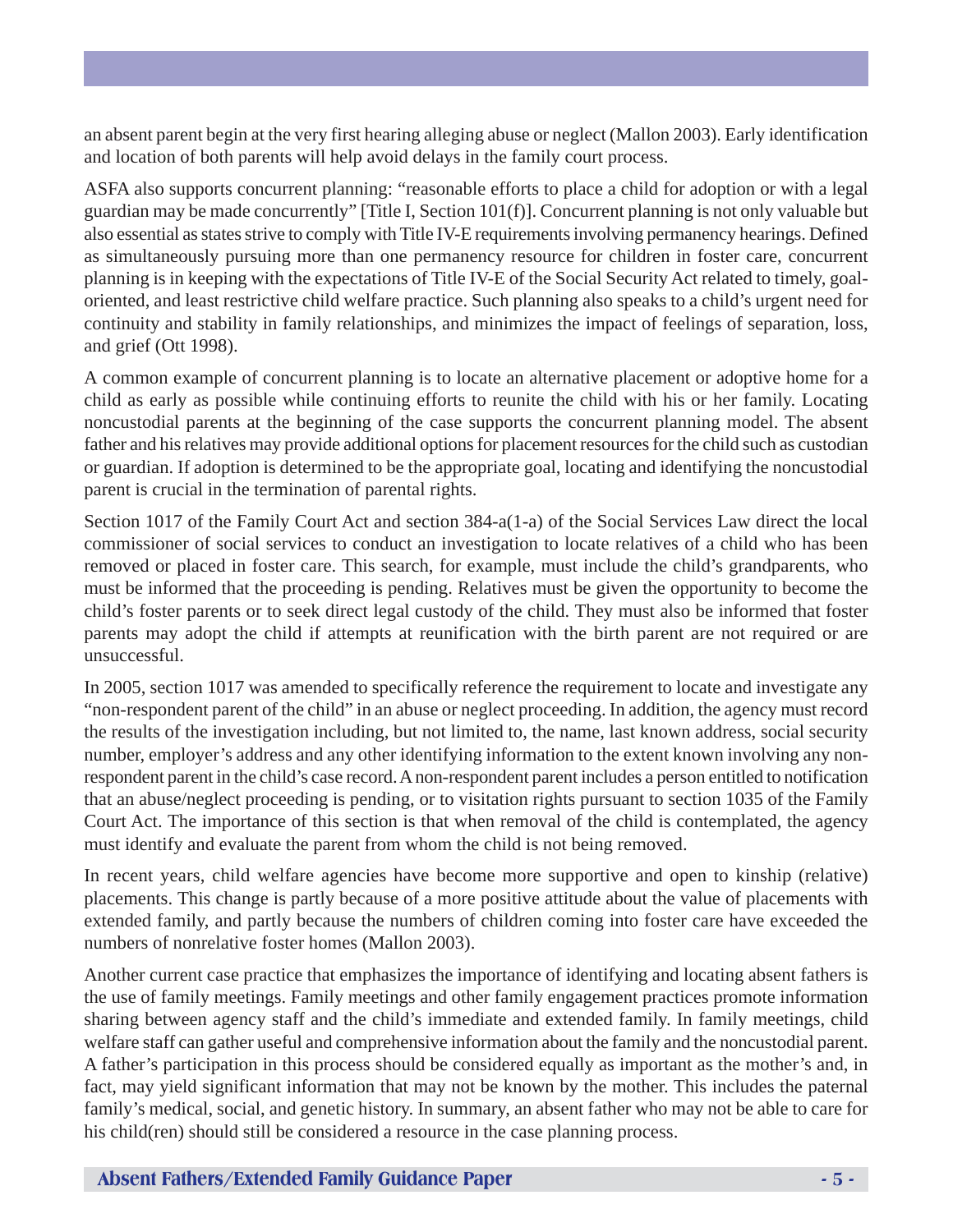In addition to locating fathers to address the needs of their children, as will be noted in more detail below, considerable judicial and legislative attention has been focused on the rights and interests of out-of-wedlock fathers in the proceedings affecting the custody or guardianship of their child. For example, pursuant to section 372-c of the Social Services Law, the Putative Father Registry records the names and addresses of persons who acknowledge paternity or who have been determined by a court to be the father of a child born out of wedlock. Those listed in the registry have the right to receive legal notice of all court proceedings regarding custody of the child, giving them the opportunity to provide input. In addition, the registry is an established resource to help a caseworker locate fathers of out-of-wedlock children. (See Appendix A for more information.)

# **Barriers to Locating Absent Fathers**

According to feedback received from focus groups that included fathers of children in foster care and the survey conducted by OCFS in 2004, the timely location of absent fathers is not always achieved. While the child's mother is generally involved in planning for her children, the attempt to search for absent fathers is often not successful. Caseworkers often overlook absent fathers and their extended family as potential resources for permanency planning and family connections. This oversight may negatively impact the child's permanency and well-being.

According to the findings of the focus groups and survey, the following barriers to locating absent fathers were identified:

- A mother may not always be forthcoming with the name of the father because of her personal feelings about him. She may feel that the father's participation is not beneficial or important, and she does not want to assist in having him located.
- There is a perception that a father is not involved in his child's life because he does not want to be involved. It is sometimes assumed that these fathers are "deadbeat" dads and are trying to avoid paying child support.
- Transferring cases between child protective services, foster care, and adoption can cause problems. When cases are transferred between units, information about an absent father and his extended family may be contained in the progress notes but might not always be readily available to the new caseworker. Improvements should be made in recording diligent efforts to locate absent fathers and their extended families. In CONNECTIONS Build 18, the Family Assessment and Service Plan (FASP) should contain information about the father. However, it is suggested that a summary sheet be attached to the front of the case record for easy access, at least until the documentation in CONNECTIONS becomes standardized throughout New York State. (See Appendix B for a sample summary sheet.)
- Careful attention should be paid to documentation that will establish whether the absent father is a "consent" or "notice" father. (See Appendix C for definitions.)
- When a caseworker asks about an absent father and a mother responds with "unknown," the caseworker does not always continue to ask about the name or location of the absent father. A caseworker may not know which questions to ask or have the necessary skills to effectively probe for information relating to the absent father's whereabouts. It is a common misconception on the part of caseworkers that information about a search for an absent father is privileged information and is not accessible to them.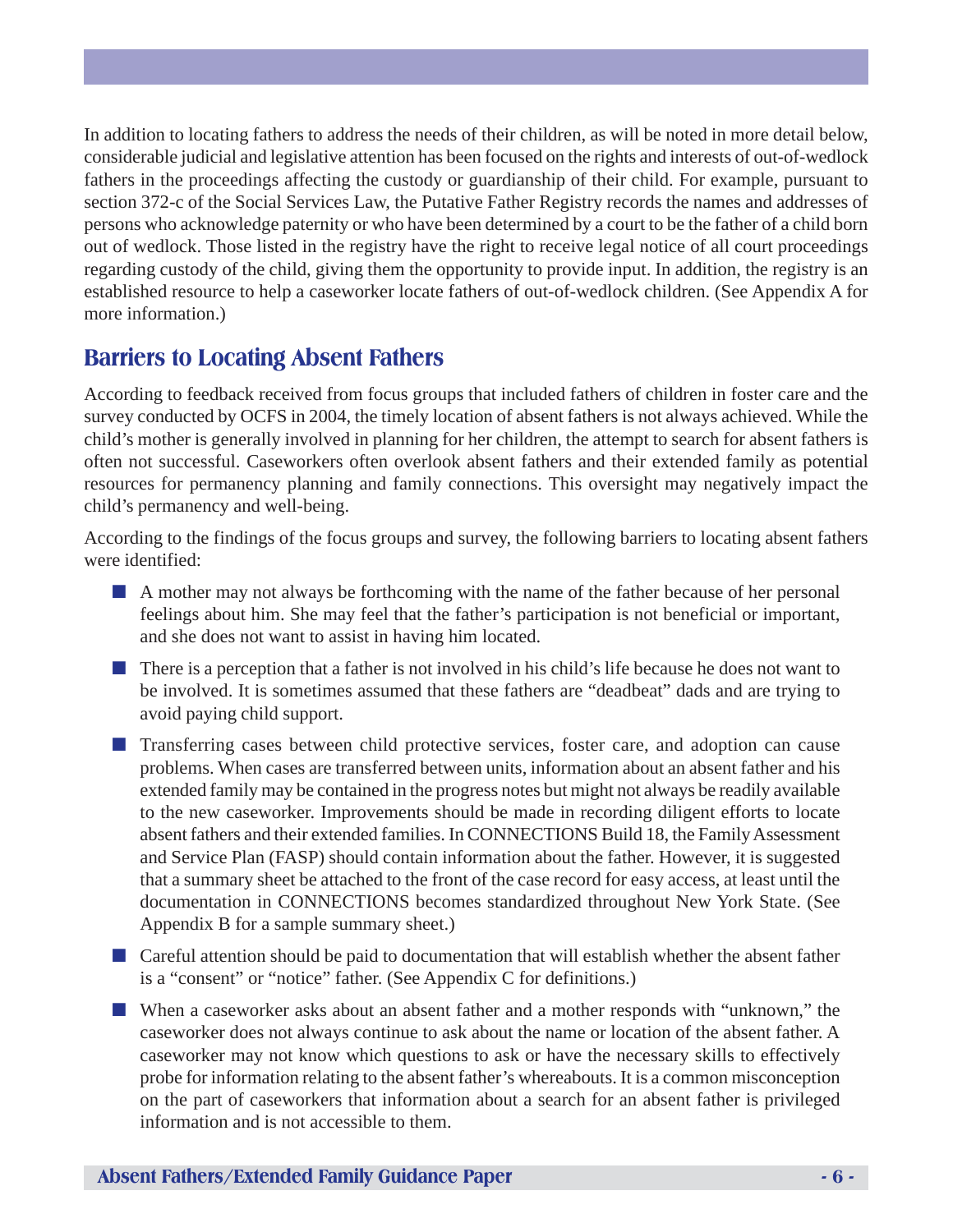- There is confusion between the child welfare units and child support enforcement units as to the acceptability of caseworkers accessing the Federal Parent Locator Service (FPLS) (See Appendix D) to locate absent parents.
- Availability of time to do the search was cited as a concern. Caseworkers stated they do not always have the time to adequately conduct or complete a search for the absent father.
- The LDSS does not always research previous court orders that may exist between biological parents. Fathers may have been awarded visitation with their children through a court order, but the LDSS has no knowledge of this because of the failure to search.
- Many service providers believe that the Health Insurance Portability and Accountability Act of 1996 (HIPAA) laws do not allow for exchange of any information between agencies. This could interfere with the process of obtaining information on a noncustodial parent. Interpretations of the HIPPA laws vary from one service delivery system to another.
- If adequate information, such as date of birth and/or social security number, cannot be obtained, locating the absent father becomes a more difficult task.
- For the most part, mothers are perceived as the primary caregiver for children and are generally the main consumer of the services that are offered by local social services districts.
- If a father is not visible in his child's life, it is generally thought that he is not interested.
- A father may not know that he has children.
- A father may have tried to locate his children, but he may not have been in a position financially to expend the resources needed to locate them. Expenses could include taking time from work, paying child support arrears, and hiring an attorney to go to court.
- Family Court proceedings, such as Article 10 or custody hearings, are often postponed, which makes it difficult for a father to take time from his work.
- Although there may be no order barring the father access to his children, there may be an order of protection issued between the father and the mother.
- Initially a father may have been unable or unwilling to be a resource for his child, but later he may have changed his mind or be in a better position to do so.
- A father may be willing to participate in his child's life, but if the mother has negative feelings about the father, she may not be willing to provide the caseworker with any information about him.
- If a mother has a new relationship, she may not want the father to be notified out of fear that he would interfere with her new life.
- A caseworker may have a misconception about a father because of negative information provided by the mother. As a result, the caseworker may find it difficult to be open-minded about the father and reluctant to actively search for him.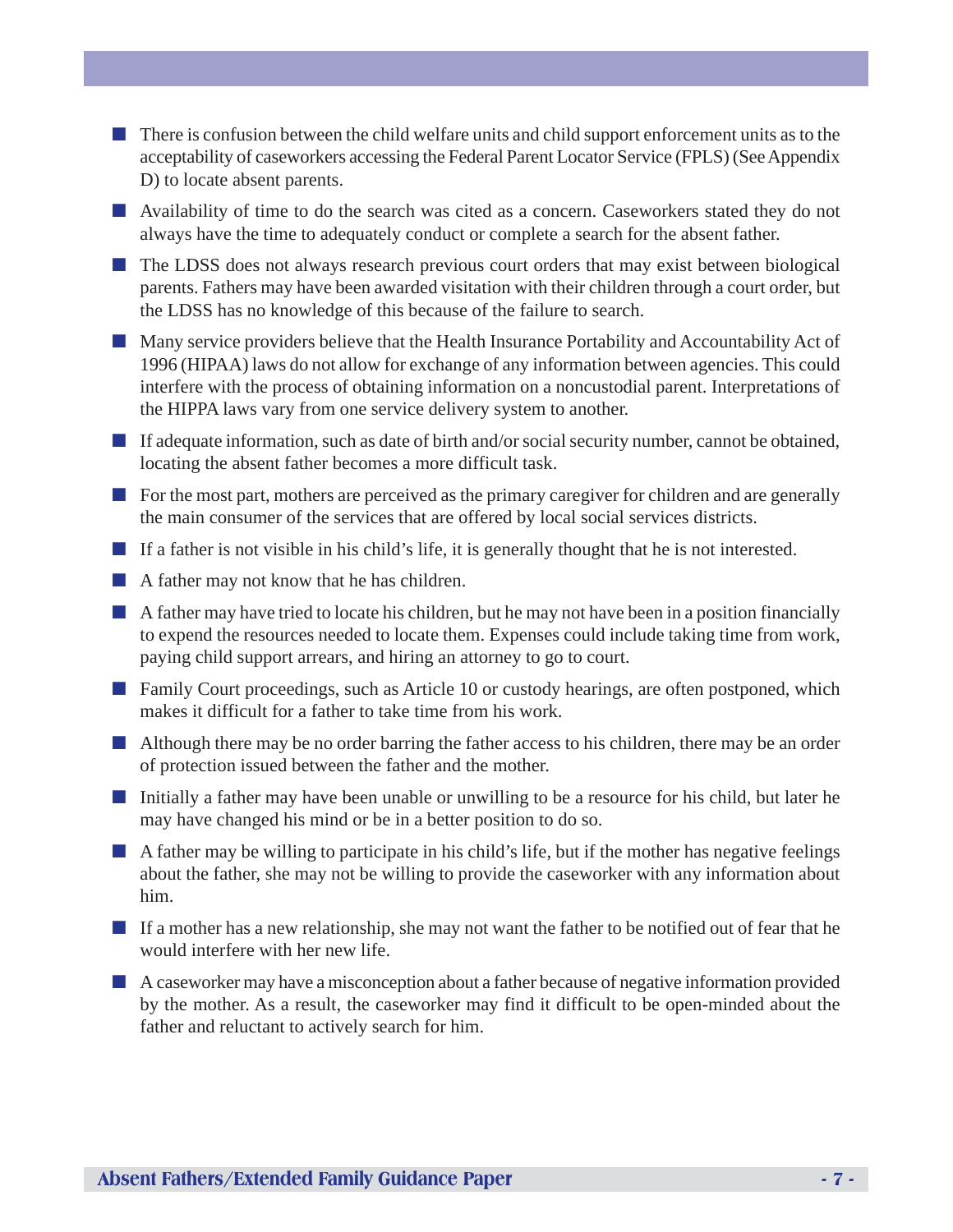# **Responsibility of the Local Department of Social Services**

A significant and primary responsibility for the local department of social services is to identify and locate the child's absent father early in the case. As stated above, where the local district is contemplating the removal or has removed a child from his or her home, the issue of potential available relative placement resources must be addressed. Such potential relative resources include a non-respondent parent.

Where a father is named in the report of suspected abuse or maltreatment either as a subject or other person named in the report, OCFS Regulation 18 NYCRR 432.2(b)(3)(vii)(d) requires that the biological father must be notified during a Child Protective Services (CPS) investigation. When conducting a CPS investigation, the caseworker should inquire into the family composition, including the identity and location of a father of any child involved in the case where the father does not reside in the child's household.

Other responsibilities that are driven by good practice include:

- Asking those who know the mother whether the mother is or has been married, and does anyone visit or support the child or the mother. If the caseworker does not know who the father is, there should be a specific and clear plan for remedying that situation by methodically attempting to identify and seek out the father. The plan should include approaching (in person or by mail) person(s) who may have been identified by others as the father. The caseworker should be prepared to assist any father in establishing paternity.
- Once a father is located and paternity (whether the father is "consent" or "notice" *see definitions in Appendix C*) is established and it is determined that the standards for a finding of "no reasonable" efforts" do not apply, the local department of social services should assess the father and develop a service plan for the child and family that includes appropriate tasks and activities that are relevant to the father's needs. Good practice includes remaining in contact with the father, conducting ongoing assessments, and encouraging his participation in case conferences and service plan reviews.
- When it is determined that the father lives in another county, good practice suggests that crosscounty collaboration is needed to engage and provide services to the father. To facilitate permanency for the child, it is important that the counties collaborate in a unified, consistent manner. Cross-county collaboration would provide the optimum outcome for the child and assist the child in accessing both maternal and paternal resources. When there are allegations of domestic violence, the local department of social services should verify whether the allegations are factual, in which case the safety of the mother and child are paramount. Depending on the situation and the results of an assessment of the father's risks, strengths and needs, the service plan for the father might include offering him opportunities for visiting with his child, offering him services that would assist him to become a reunification resource for the child, asking about any relatives of his that may be resources for the child, and keeping him in the planning and information loop. Of course, the child's safety and well-being during this entire process should remain the caseworker's primary concern.

Where a child is placed into foster care, the service plan review standards set forth in OCFS Regulation 18 NYCRR 430.12(c)(2) apply and include efforts to involve parents, including fathers, in the permanency planning process. The parent of a child in foster care, again including the child's father, is entitled to receive the child's service plan.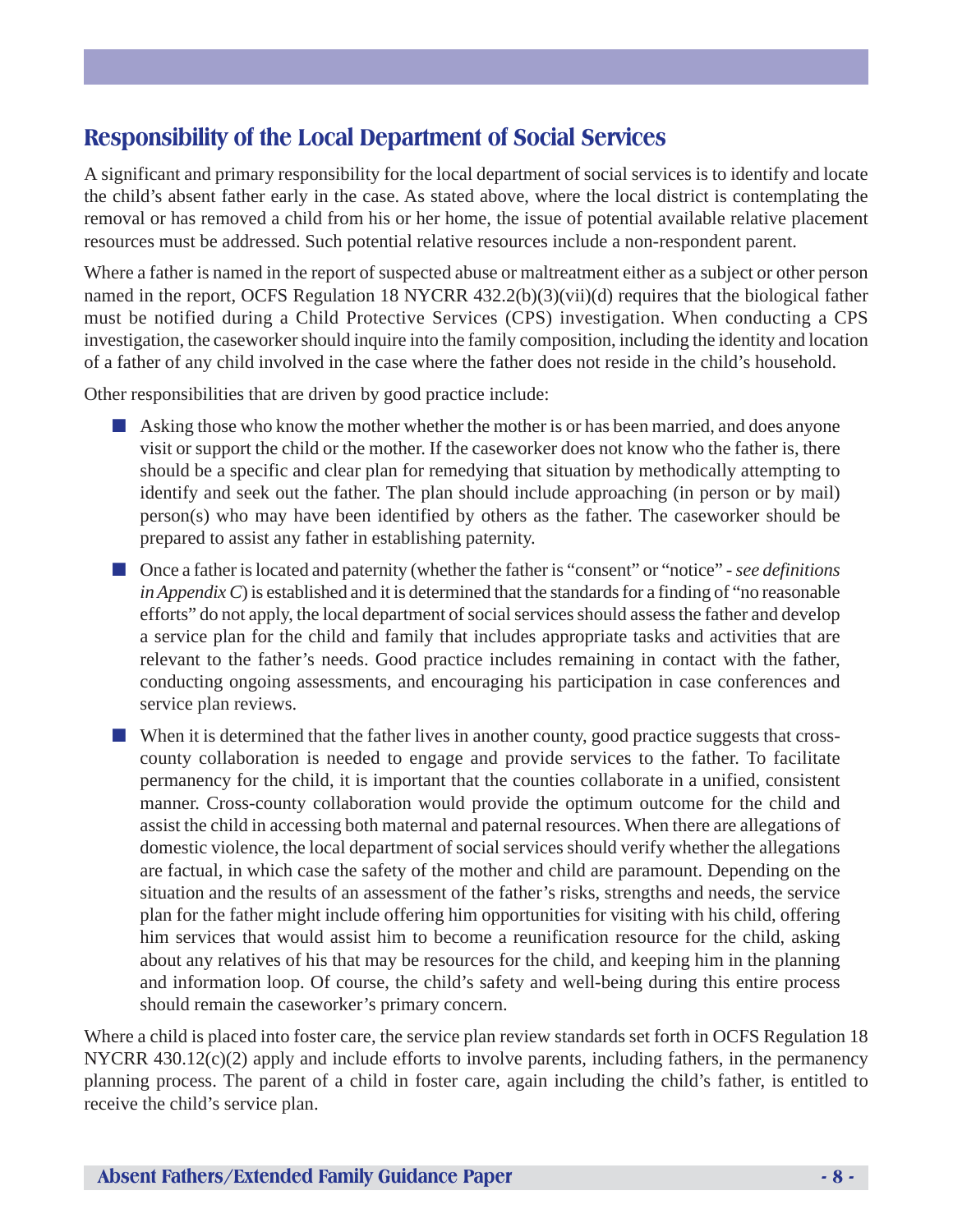Casework practice should be consistent for both mothers and fathers. Fathers should have available to them support services that are comparable to those offered the mother. These services may include financial and housing assistance, child care assistance, parenting classes, substance abuse and mental health treatment, and other supports geared to helping the father become familiar with the parenting role.

Early identification of an absent father is even more important when a mother wishes to surrender her child or if the agency has determined that reunification with the mother is not a viable permanency goal for the child. It is recommended that caseworkers have a specific discussion with the legal unit to agree upon a course of action in relation to the father. This discussion should take place before any action is begun concerning the mother. Permanency must be resolved in relation to both parents, and the goal should be to provide clear legal resolution of the parental rights of both at approximately the same time. With regard to the rights and interests of the biological father of an out-of-wedlock child, OCFS Regulation 18 NYCRR 421.5 provides:

- **a)** In all cases an agency must:
	- **(1)** take steps to identify the father and determine the extent of relationship between father and mother and between father and child;
	- **(2)** make efforts to involve the father in planning for the child;
	- **(3)** give the alleged father an opportunity to recognize or deny paternity;
	- **(4)** if the father admits paternity but is unwilling or unable to plan for the child, attempt to obtain a voluntary surrender of the father's rights in the child when such action would be in the best interests of the child; and
	- **(5)** if the father is unwilling or unable to plan, and is also unwilling to voluntarily surrender rights, take such steps to obtain termination of the father's parental rights as are appropriate to the best interests of the child.
- **(b)** The child shall not be placed for adoption without the father's consent or the surrender or termination of his parental rights in cases where the child being placed is not yet six months old and the unwed mother's parental rights have been surrendered or terminated, and the father has:
	- **(1)** paid—or offered to pay—a fair and reasonable sum, according to his means, for medical, hospital and nursing expenses incurred in connection with the mother's pregnancy or with the birth of the child;
	- **(2)** openly lived with the child or child's mother for a continuous period of six months immediately prior to the placement of the child for adoption; and
	- **(3)** openly held himself out to be the father of the child during a continuous period of six months prior to the placement of the child for adoption.
- **(c)** The child shall not be placed for adoption without the father's consent or the surrender or termination of his parental rights in cases where the child is over six months old and the unwed mother's parental rights have been surrendered or terminated, and the father has maintained substantial and continuous or repeated contact with the child as manifested by paragraphs (1) and (2) of this subdivision: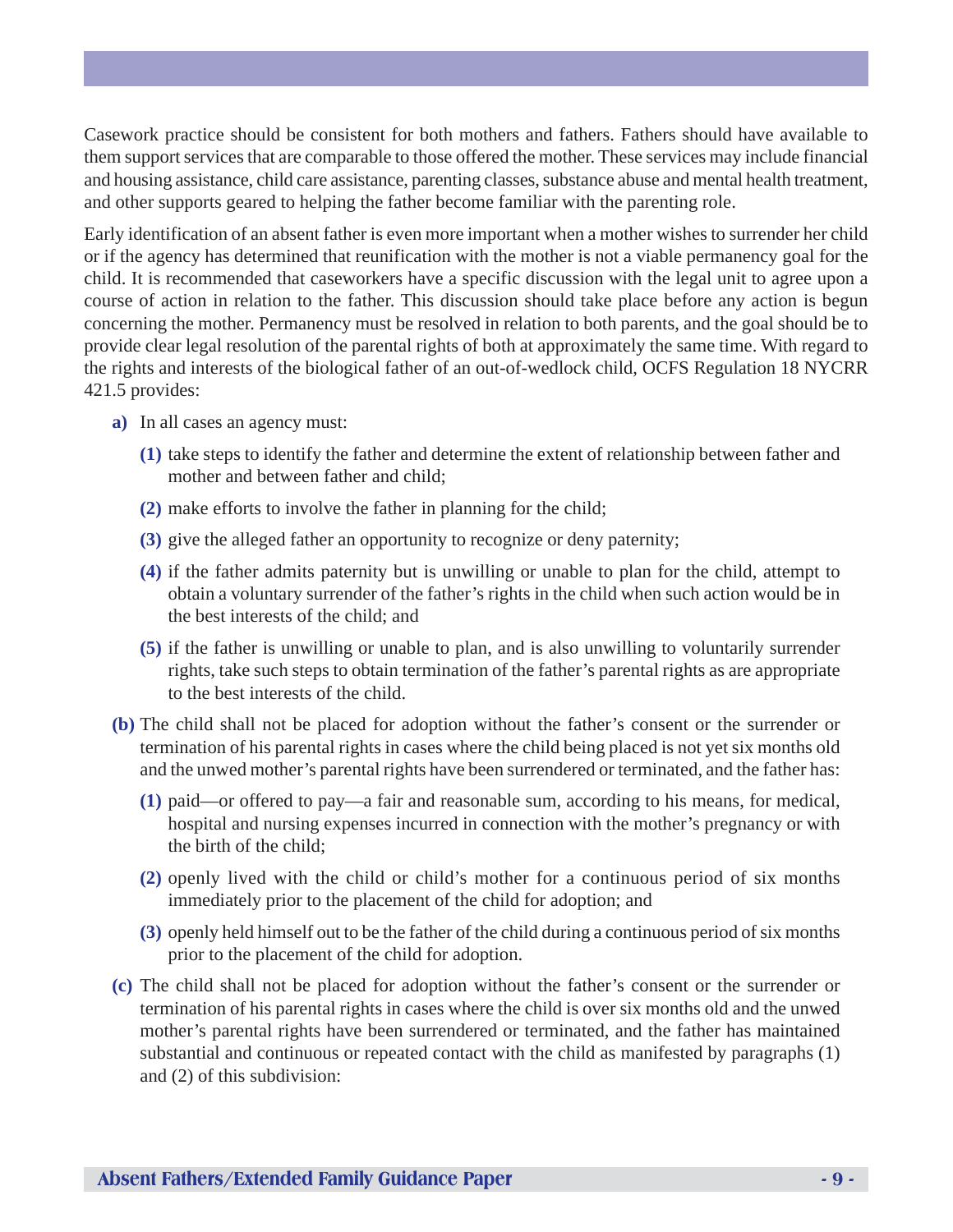- **(1)** by payment of a fair and reasonable sum toward support for the child, according to the father's means, and either:
	- **(i)** monthly visitations to the child when financially and physically able to do so and not prevented from doing so by actions of the agency having custody of the child;
	- **(ii)** by regular communication with the child or the person or agency having care or custody of the child, when visitation is either not financially or physically possible or has been prevented by the agency having custody of the child; or
- **(2)** a father who has openly lived with the child for a period of six months in the one-year period immediately preceding the child's placement for adoption and who had openly held himself out to be the father of the child during such period shall be deemed to have maintained substantial and continuous contact with the child for the purpose of this subdivision.
- **(d)** A written instrument executed by the biological father denying paternity or consenting to the mother's surrender of the child for adoption or consenting to the adoption of the child shall be completed in accordance with section 111 of the Domestic Relations Law.

Caseworkers should also consider incarcerated parents, including fathers, as potential resources for their children. Depending on the nature of his crime, the length of his incarceration, and assessment of the safety of the child, an incarcerated father may be considered as a possible placement option or important connection. Consistent with the best interests of the child, providing visitation opportunities for the incarcerated father with his child should also be explored. Even if a father is not a current placement option, he could be in the future or could provide valuable information for his children, such as medical, social, and genetic information. In addition, a father may identify appropriate extended family members who would be willing to care for the child.

# **Methods of Locating Absent Fathers**

Although locating absent fathers and their extended families may seem like an overwhelming task, some useful information has been identified as being helpful in this process. There are many ways to obtain information, but using the telephone and Internet for certain tasks may greatly minimize the amount of time required. The following activities may also assist the caseworker in locating an absent parent:

- Obtain as much information as possible about the absent father from the available parent or relatives (such as name, address, telephone, cell phone, pager, social security number, date of birth, friends, relatives, and employment). Record such information in the child's FASP.
- Where developmentally and age-appropriate, ask the child who his/her father is. Try to obtain as much information as possible from the child about the absent father.
- Contacting the incarcerated father is the role and responsibility of the caseworker. Call the Prison Locator Service System at 518-457-0034 to find out whether the father is incarcerated in New York State.
- The courts, local departments of social services, and New York State voluntary authorized agencies may use the Putative Father Registry (800-345-5437), if the father is registered, to access the name and address of a father of a child born out of wedlock. The purpose is to notify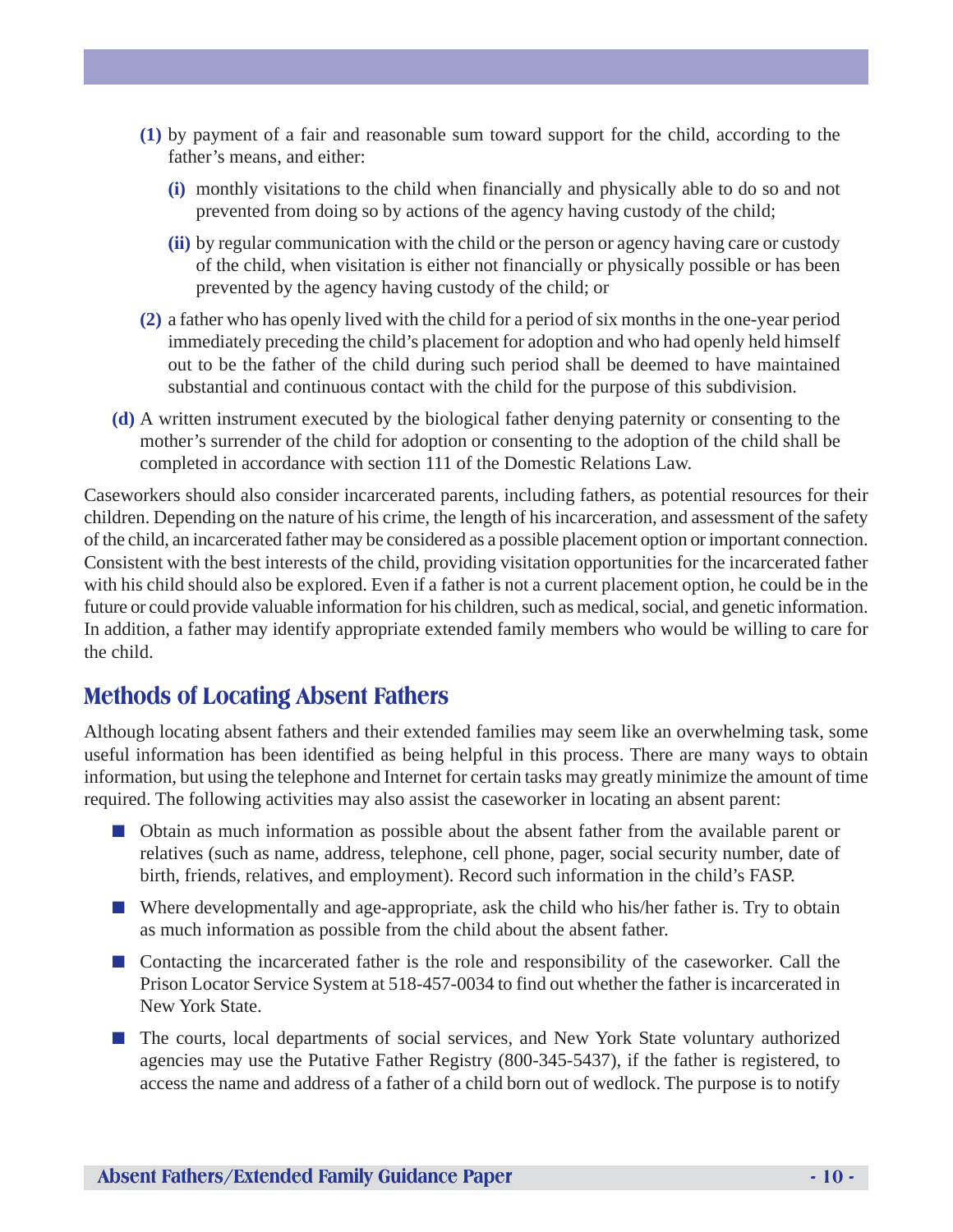the father of his child's placement in foster care and the date and time of proceedings involving the custody of the child, including permanency hearings, so that he has the opportunity to be a part of the child's placement and permanency process. (See Appendix A for more information.)

- Attempt to locate the absent father, as well as relatives of the absent father, by using the phone book and Internet phone books for out-of-town locations. Call directory assistance at (area code) 555-1212.
- Send a letter to the last known address. If that address is not current, it may be returned with a forwarding address.
- Send a postal clearance form to the post office in the town where the absent father last resided. They may be able to provide you with an actual home address for individuals who have post office boxes.
- Try to obtain information from relatives and friends about the absent father. This is very important and may be easier initially than locating the absent parent. When friends or family are located, they may be hesitant to give location information about the absent father. Telling the friend or family member to have the absent parent call the caseworker about the child can often lead to the desired contact. This approach is also useful when calling places of employment or other places where the absent father may go. When contacting friends or relatives, ask them for other information in addition to the individual's address. Ask if they know where the absent father works and visits, if he has a cell phone number, and if they know the names of friends and other relatives who may have the father's address.
- Talk informally with members of the child's community such as church members, local recreational groups, or any other local community organization where either the child or the family may have been involved. Although these are informal conversations, it is still important to identify who you are and your reasons for initiating the conversation. These conversations should be consistent with applicable confidentiality limitations.
- Check the Welfare Management System (WMS) for information on the absent father. This provides the names of people that the individual may have lived with in the past. Contacting those individuals may result in locating the absent father.
- Check CONNECTIONS. Absent fathers may be listed on past CPS reports along with other case members. List the absent father in the child's CONNECTIONS case. CONNECTIONS provides an implied role (and access) to any case in which there are people in common with the people in the child's case.
- Contact the following law enforcement agencies in the area where the absent father lived:
	- Police departments (state, county, town, city, village)
	- **Probation departments**
	- $\blacksquare$  County jails
	- **INYS Department of Correctional Services**
	- **NYS** Division of Parole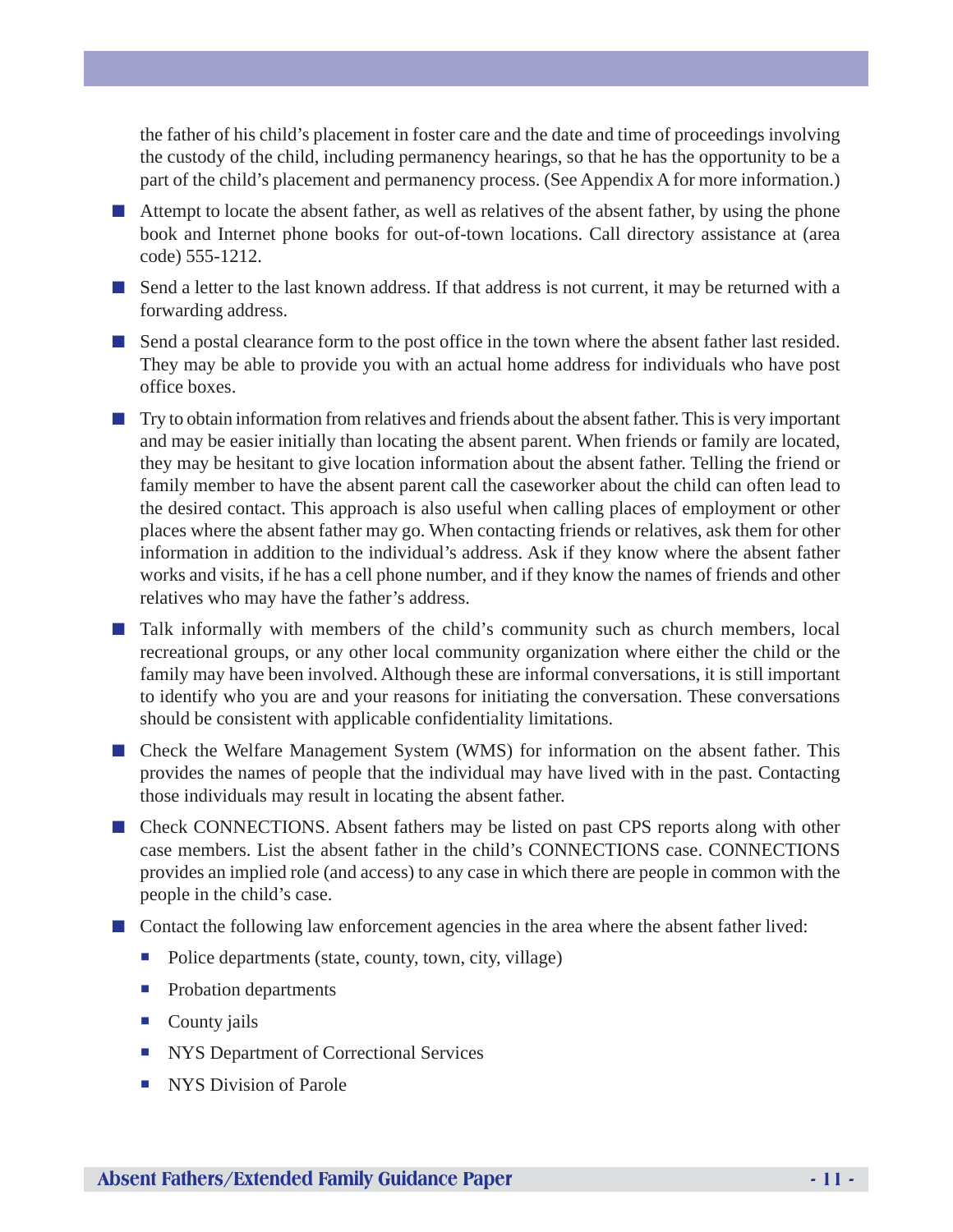**NYS Sex Offender Registry** 

Go to www.criminaljustice.state.ny.us for a directory of all state numbers for each agency statewide.

- Conduct a person search on the Internet to help find addresses and telephone numbers for absent fathers.
- Make a request to child support enforcement unit to access the Federal Parent Locator Service as described in Appendix D. Details of making this request will be provided in a forthcoming Administrative Directive.

## **Recommended Actions for Child Welfare Administrators**

Child welfare administrators can make the search process easier for their caseworkers if they:

- Develop a summary sheet for caseworkers to use when documenting what efforts have been made so far to locate absent fathers. (See Appendix B for a sample summary sheet.)
- Provide new staff, including caseworkers, and LDSS legal counsel with training on the expectations around locating absent fathers.
- Provide new caseworkers with close supervision and technical assistance when beginning the process of locating absent fathers.
- Develop standards to guide caseworkers in appropriate practice:
	- ! In addition to the mother, and consistent with applicable confidentiality limitations, involve additional resources in providing information pertaining to the location of an absent father (e.g., children, grandparents, aunts, uncles, foster parents, clergy, and school personnel).
	- ! Starting with the initial contact with the family, the caseworker should discuss the family composition. When the father is absent, begin asking appropriate questions to help in the search for the father. A genogram or family map can be a helpful tool in working with the family to identify all members and their relationships.
	- ! Set expectations that locating absent fathers is a common practice in all cases and that the local department of social services and voluntary authorized agency administration support this practice.
	- ! When the local department of social services and a contract agency are sharing case responsibilities, they will need to decide who will be responsible for identifying the absent father and his extended family. When the case manager, case planner, and caseworker roles are assigned in CONNECTIONS, it must be clearly recognized who will be responsible for locating the absent father and his extended family.
- Develop the use of liaisons in family court to assist caseworkers in accessing information the courts may have regarding absent fathers.
- When a caseworker has completed a diligent search and the absent father and his extended family cannot be found, a diligent search petition should be submitted to Family Court.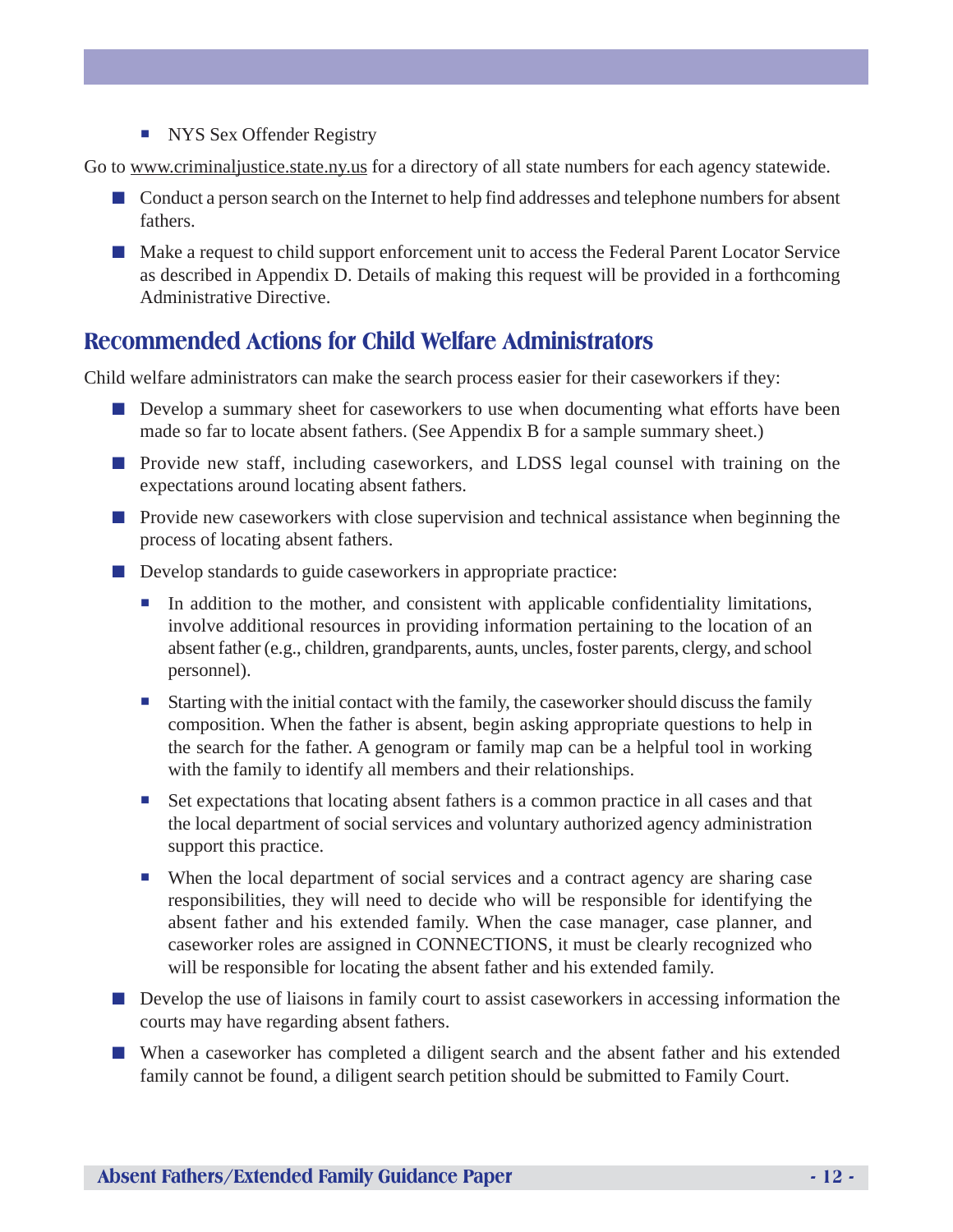### **Summary**

Since family compositions are often complex, locating absent fathers and their extended families can involve many factors. An absent father may have had a negative relationship with the child's mother or with the children that will need to be addressed through effective casework. The mother may be involved in a new relationship or marriage, making the participation of the newly located absent father a more sensitive issue. It is possible that within one family more than one absent father needs to be identified and located. Familial issues such as substance abuse, domestic violence, child abuse or maltreatment, incarceration, or child support can make the task of reuniting an absent father with his child more complicated. However, child welfare practice standards have come to recognize that the father is essential to the child's service plan. Failing to identify and locate the father may result in a child losing out on a potential relationship or placement option with either the father himself or his extended family. Children may be denied valuable information about their own medical, social, and genetic history, as well as the opportunity to fully understand their own identity and develop a well-rounded sense of self. For children who will be placed with an adoptive family, precious time in their lives is lost when the search for the father whose rights must be terminated is not begun as early as possible.

Fathers, too, are recognized to have legal rights in planning for their children. The child welfare system is now acknowledging the rights of fathers to be notified and to be involved with their child's life.

Effective family engagement practices—including the use of family meetings, full disclosure, mediation, and other strategies—will be essential skills for child welfare professionals working with families where parents have become estranged. At the root of this work, however, is the belief that both parents and their extended families are essential elements of every child's life, and that most parents will want to be involved in planning for their child if their participation is invited, encouraged, and supported. For child welfare professionals, the focus on the child's safety, well-being, and permanency includes the important tasks of locating and involving both parents and their extended family, whenever possible.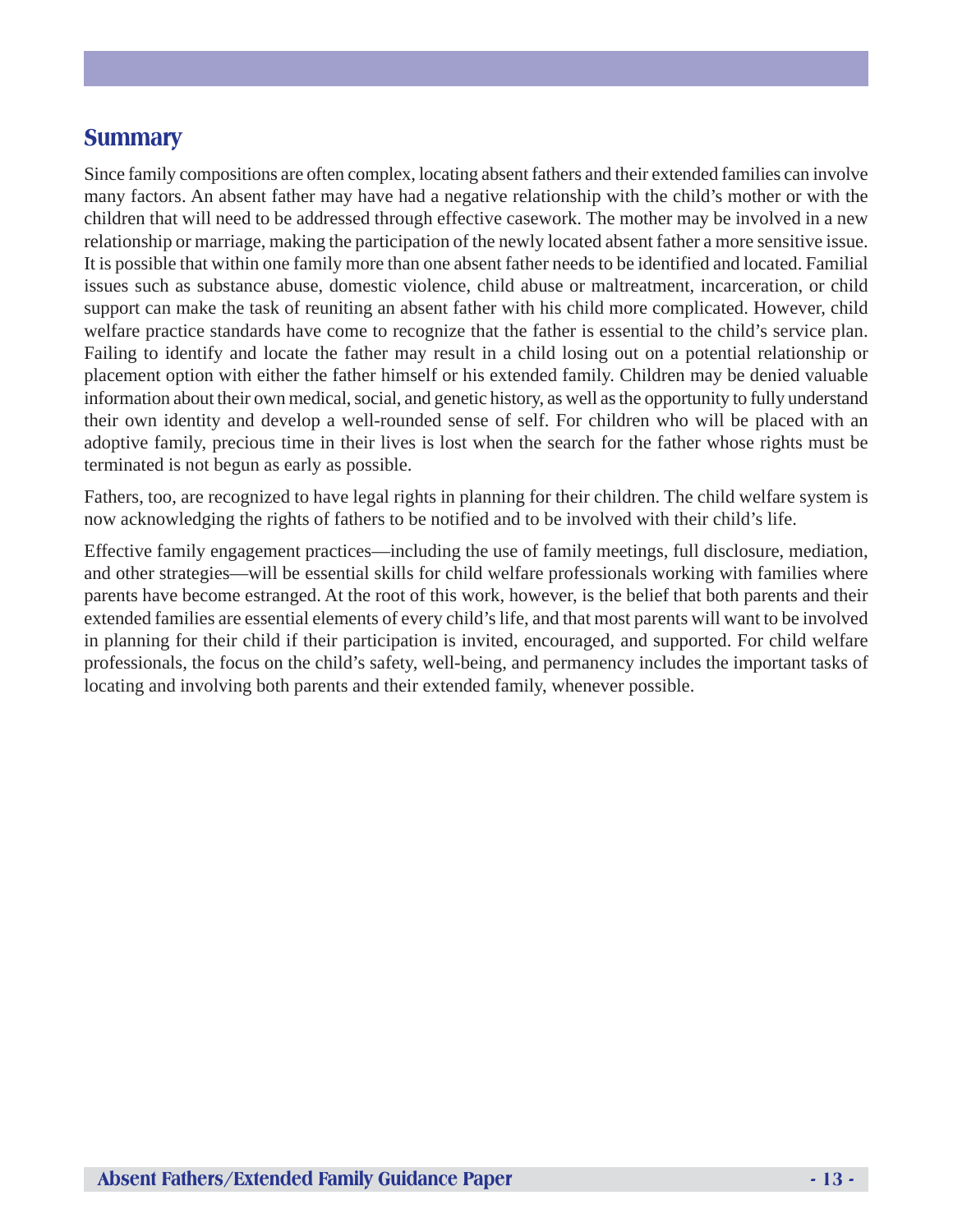## **References**

- Mallon, G. "Engaging Fathers in Permanency Planning: Early Identification of Paternal Resources," *Permanency Planning Today*, Winter 2003.
- Ott, A. *Tools for Permanency.* National Resource Center for Foster Care and Permanency Planning, Hunter College School of Social Work of the City University of New York, September 1998.
- U.S. Department of Health and Human Services. *Promoting Responsible Fatherhood Through Child Care*, April 2004.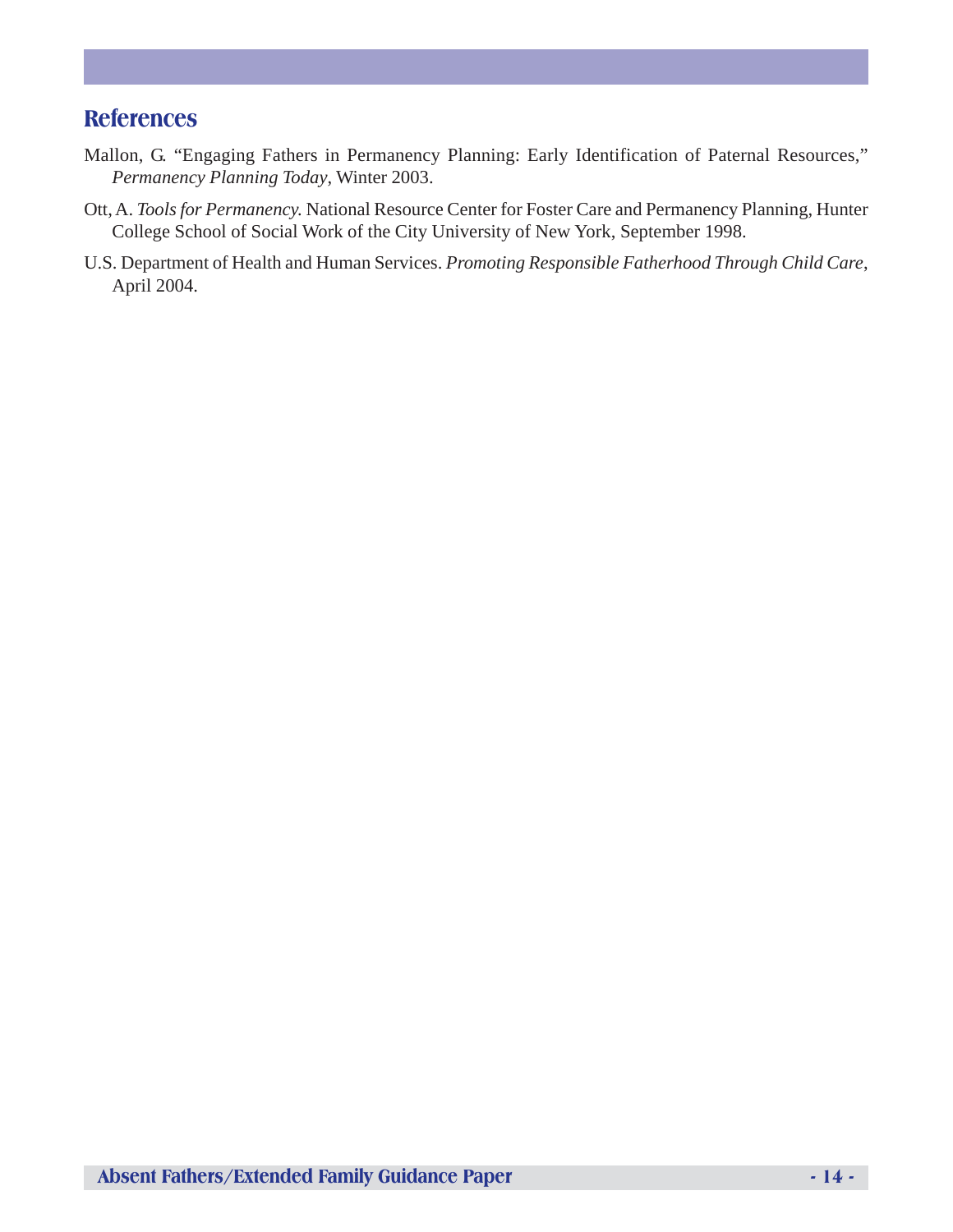# **APPENDIX A**

# **New York State Putative Father Registry**

The Putative Father Registry contains the names and addresses of:

- any person adjudicated by a court in New York State to be the father of a child born out of wedlock;
- any person adjudicated by a court of another state or territory of the United States to be the father of an out-of-wedlock child, where a certified copy of the court order has been filed with the registry by such person or any other person;
- any person who filed with the registry, before or after the birth of a child born out of wedlock, a notice of intent to claim paternity to the child (form LDSS 2724, "Notice of Intent to Claim Paternity of a Child Born Out of Wedlock," available online at www.ocfs.state.ny.us/main/ Forms);
- any person who filed with the registry an instrument acknowledging paternity pursuant to section 4-1.2 of the Estates, Powers and Trusts Law.

The courts, local departments of social services, and New York State voluntary authorized agencies use the Putative Father Registry to search for the name and address of the father of a child born out of wedlock, so the father can be notified of court proceedings impacting the custody of the child, and be a part of the child's placement process. The results of a search cannot be divulged to another person, except if the court orders the information to be shared and it is being used for good cause.

Two ways the father of an out-of-wedlock child can acknowledge his paternity are by completing the "Acknowledgment of Paternity" form (LDSS 4418 – see appendixes E and F, attached to this guidance paper), or by completing the "Instrument to Acknowledge Paternity of an Out of Wedlock Child" (form OCFS 3780 – available online at www.ocfs.state.ny.us/main/Forms).

#### **Acknowledgment of Paternity form LDSS 4418 (LDSS 4418 NYC in New York City):**

An Acknowledgment of Paternity LDSS 4418 signed by both the mother and the father will legally establish who the child's father is. It will have the same force and effect as a court order establishing paternity for the child. An Acknowledgment of Paternity will eliminate the need to have a family court hearing to decide who the child's father is, and will establish the duty of both parents to provide support for the child, which may be retroactive to the birth of the child. When a man signs an Acknowledgment of Paternity, he waives his right to a court hearing to determine if he is the father of the child. The Acknowledgment of Paternity form is signed by the mother and father, and witnessed by two people not related to either parent. Hospital staff sends the Acknowledgment of Paternity to the birth registrar who upon filing it, in turn, sends a copy to the Putative Father Registry. The Acknowledgment of Paternity may also be executed and filed at any time after the discharge of the mother and child from the hospital, and in such instances, should be filed (by either the mother or father or the child support program) with the birth registrar of the district in which the birth certificate has been filed.

The LDSS 4418 advises the parties of their rights and responsibilities in signing the form. It establishes paternity legally for the child with the same force and effect as an order of paternity, and thus gains child support and establishes the rights of parties to inherit from each other, provided it is filed with the birth registrar. It requires the signature of both parents, and provides a timeframe for rescinding the acknowledgment. Districts are encouraged to pursue Acknowledgments of Paternity via LDSS 4418 so that parents and their child gain all legal rights available.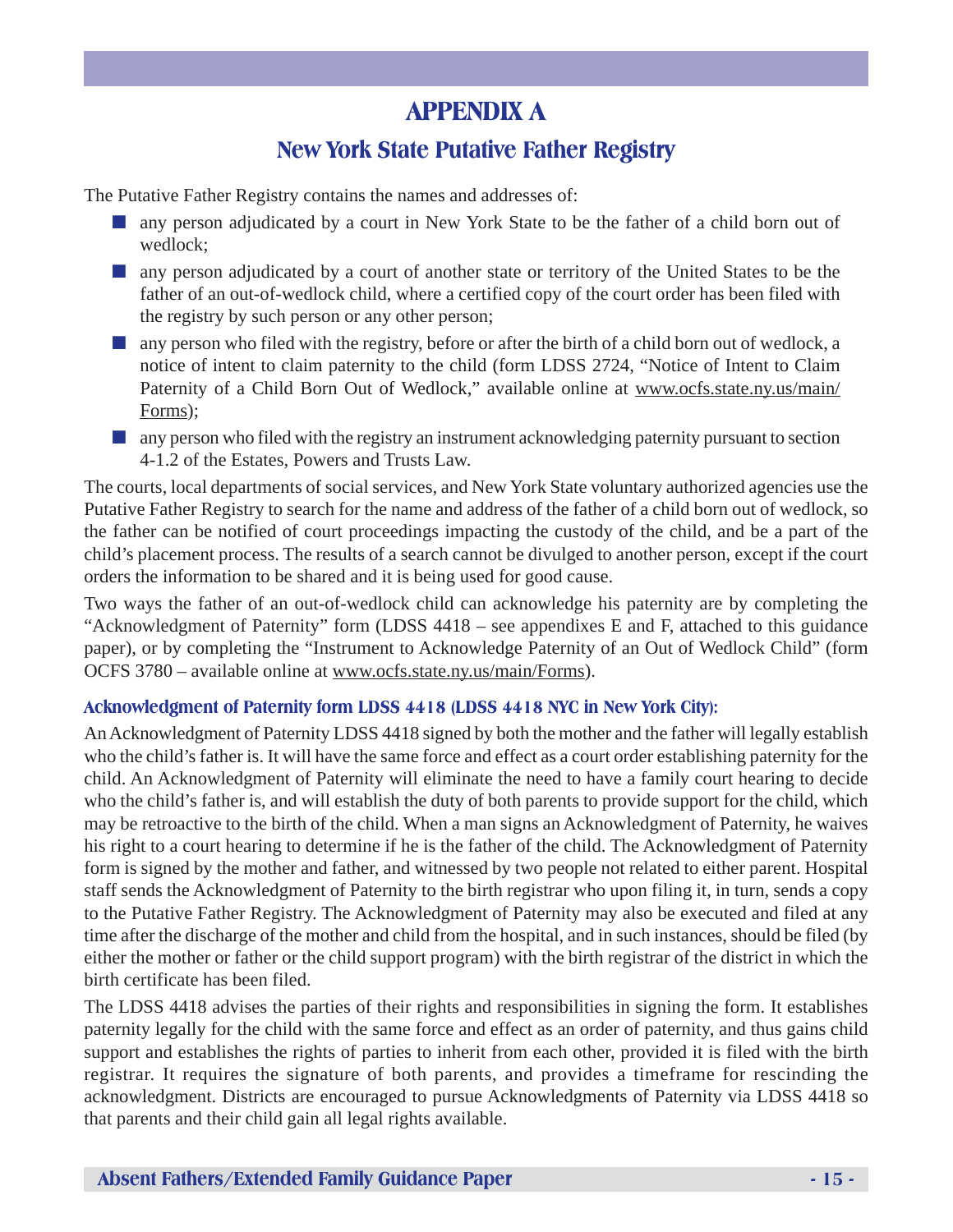#### **Instrument to Acknowledge Paternity of an Out of Wedlock Child form OCFS 3780:**

Another way a father may acknowledge paternity is to complete form OCFS 3780. This form is completed by the biological father to claim paternity of a child born out of wedlock. A Notary Public must fill out the bottom portion. The father claiming paternity then mails the form to the New York State Putative Father Registry at the following address:

New York State Office of Children and Family Services New York State Adoption Services/Putative Father Registry 52 Washington Street, Room 323 North Rensselaer, NY 12144 1-800-345-5437

Upon receipt of either form, the Office of Children and Family Services places the father on the Putative Father Registry. Anyone with questions may contact the New York State Putative Father Registry at 1-800- 345-5437.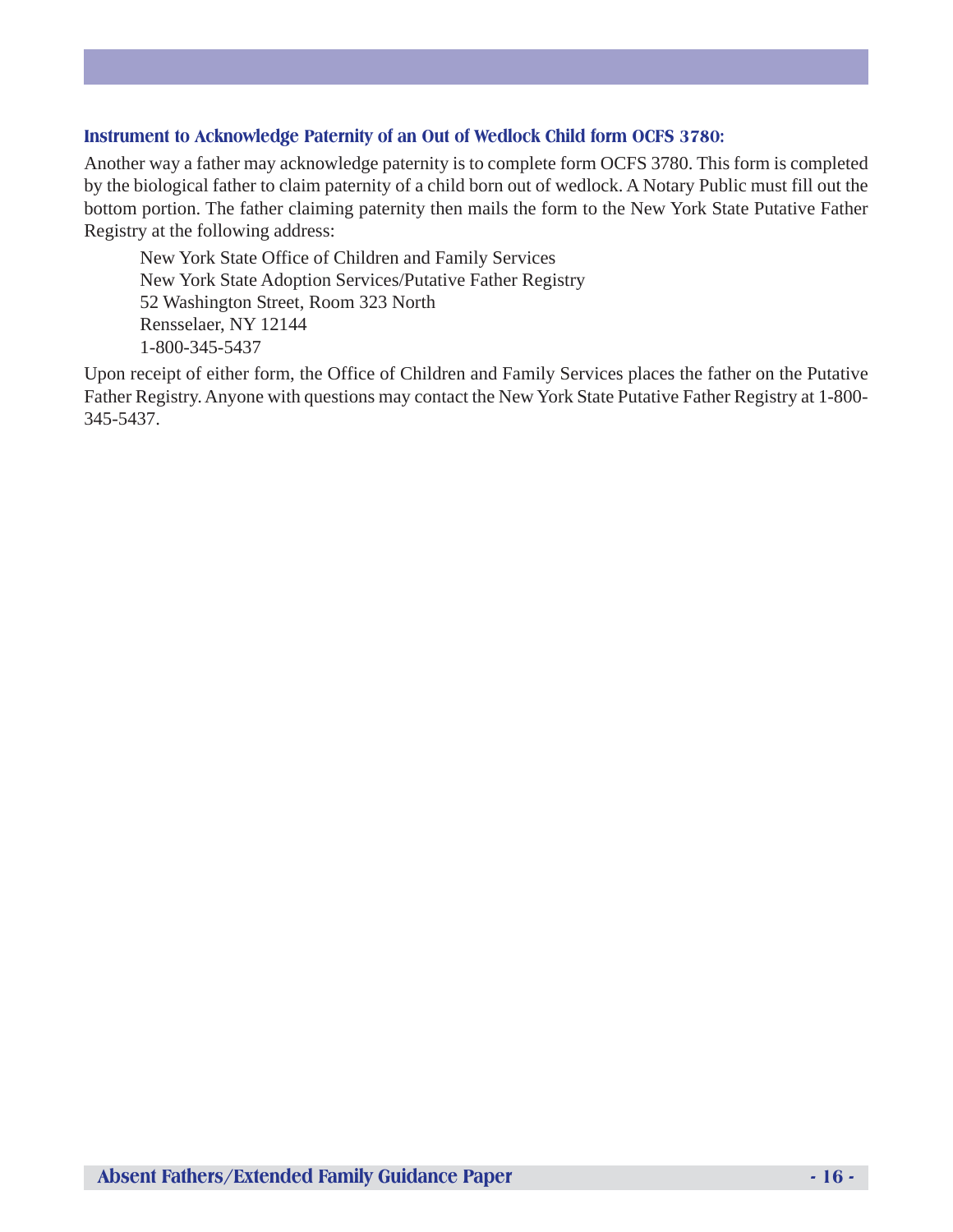# **APPENDIX B**

# **Locating Absent Father Summary Sheet—Sample Form\***

Case Name: **Identifying Information for Father** Father's Name: <u>with the contract of the contract of the contract of the contract of the contract of the contract of the contract of the contract of the contract of the contract of the contract of the contract of the contr</u> Last Known Address: Father's Date of Birth: Father's Social Security Number: 2008. The Social Security Number: 2008. The Social Security Number: 2008. The Social Security Number: 2008. The Social Security Number: 2008. The Social Security Number: 2008. The Social Se Cell Phone #: Relatives: Employer (name, address and phone number):

#### **Summary of Contacts to Locate Father:**

| Date of Contact | <b>Information Provided By:</b> | Summary of Contact: |  |
|-----------------|---------------------------------|---------------------|--|
|                 |                                 |                     |  |
|                 |                                 |                     |  |
|                 |                                 |                     |  |
|                 |                                 |                     |  |
|                 |                                 |                     |  |
|                 |                                 |                     |  |
|                 |                                 |                     |  |
|                 |                                 |                     |  |

\*It is suggested that a summary sheet such as this be attached to the front of the case record for easy access to information about an absent father and his extended family. See pages 6 and 12 for further details.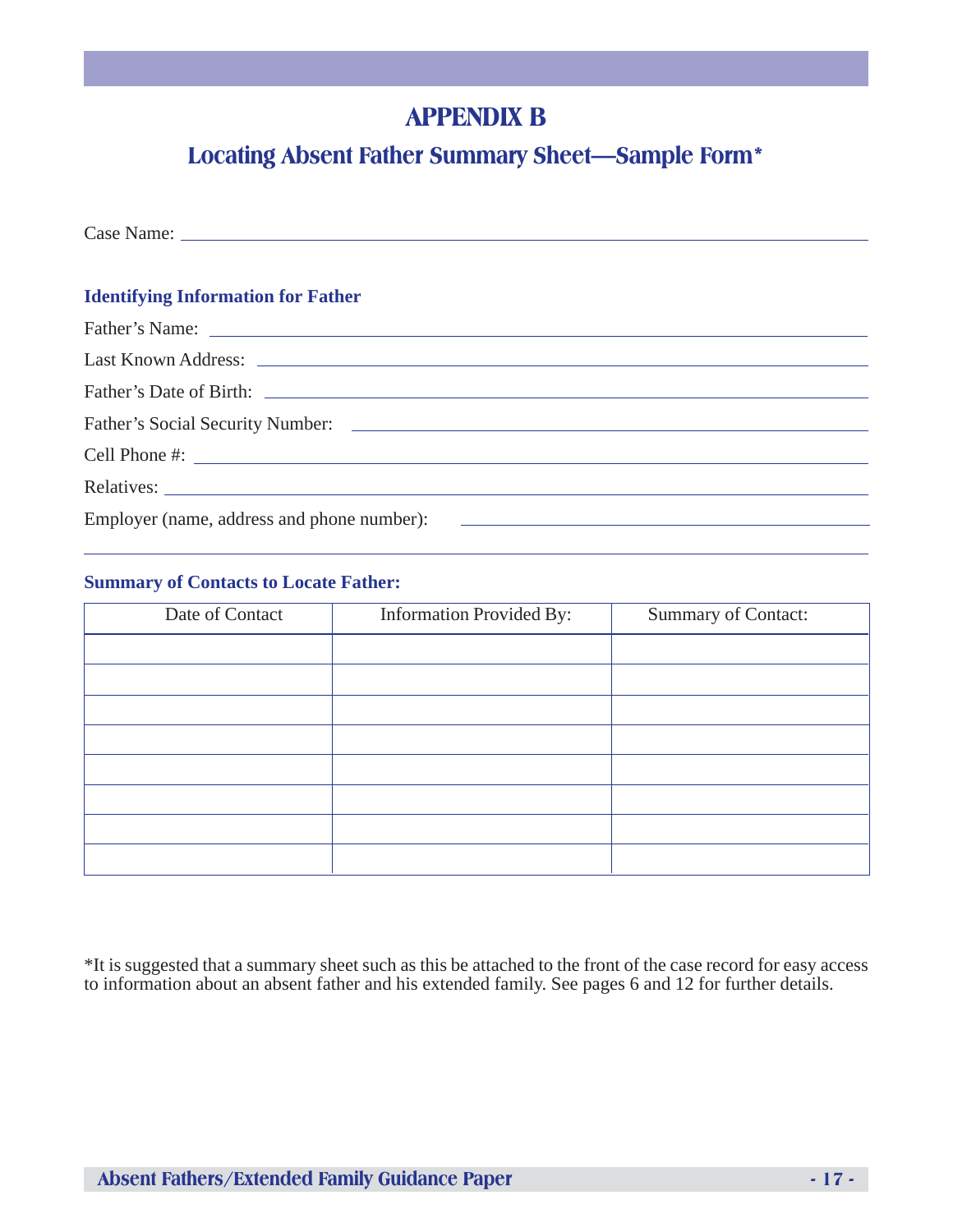# **APPENDIX C Definitions**

#### **1. "Absent Father" and "Putative Father"**

An absent father and a putative father are defined in state regulations in 18 NYCRR 347.2(a) and (b):

- (a) An absent parent includes the biological parent, stepparent, or adoptive parent of any child where such parent is reported to be absent from the household. With respect to a child in foster care, an absent parent also includes a biological parent, stepparent, or adoptive parent of any child where such parent was present in the household when the child entered foster care.
- (b) A putative father is an individual alleged to be the natural father of any child born out of wedlock.

#### **2. "Consent Father" versus "Notice Father"**

If the child was born out of wedlock, then the agency must determine what rights the putative father has regarding the child, in order to determine what action is necessary to free the child legally. The first question that the agency must decide—if the mother is going to surrender her rights or the agency is considering filing to terminate her rights—is: what rights does the father have?

#### **Consent Fathers:**

Fathers of children born out of wedlock who are consent fathers have the same rights as mothers and must either surrender the child or have his parental rights involuntarily terminated.

If the child was placed for adoption more than six months after birth, then the father is a consent father as above if he has either:

■ Paid a reasonable and fair sum, in accordance with his means, for child support and visited the child at least monthly or maintained contact with the custodian of the child when not prevented from doing so,

OR

■ The father has had regular communication with the child or with the person or agency caring for the child, when physically or financially unable to visit the child or prevented from doing so by the person or authorized agency having lawful custody of the child. A father who openly lived with the child for six months during the year before the child was placed and who during such period held himself out to be the father is deemed to have maintained substantial and continuous contact. [See section 111(1)(d) of the Domestic Relations Law.]

If the child was placed for adoption less than six months after birth, then the father is a consent father as above if he:

■ Manifests a willingness to assume full legal custody of the child. The action by the father to assume full custody must take place within the first six months of the child's placement for adoption. The steps that need to be evaluated include public acknowledgment of paternity, payment of pregnancy and birth related expenses, action taken to establish legal responsibility for the child, and other actions evincing a commitment to the child.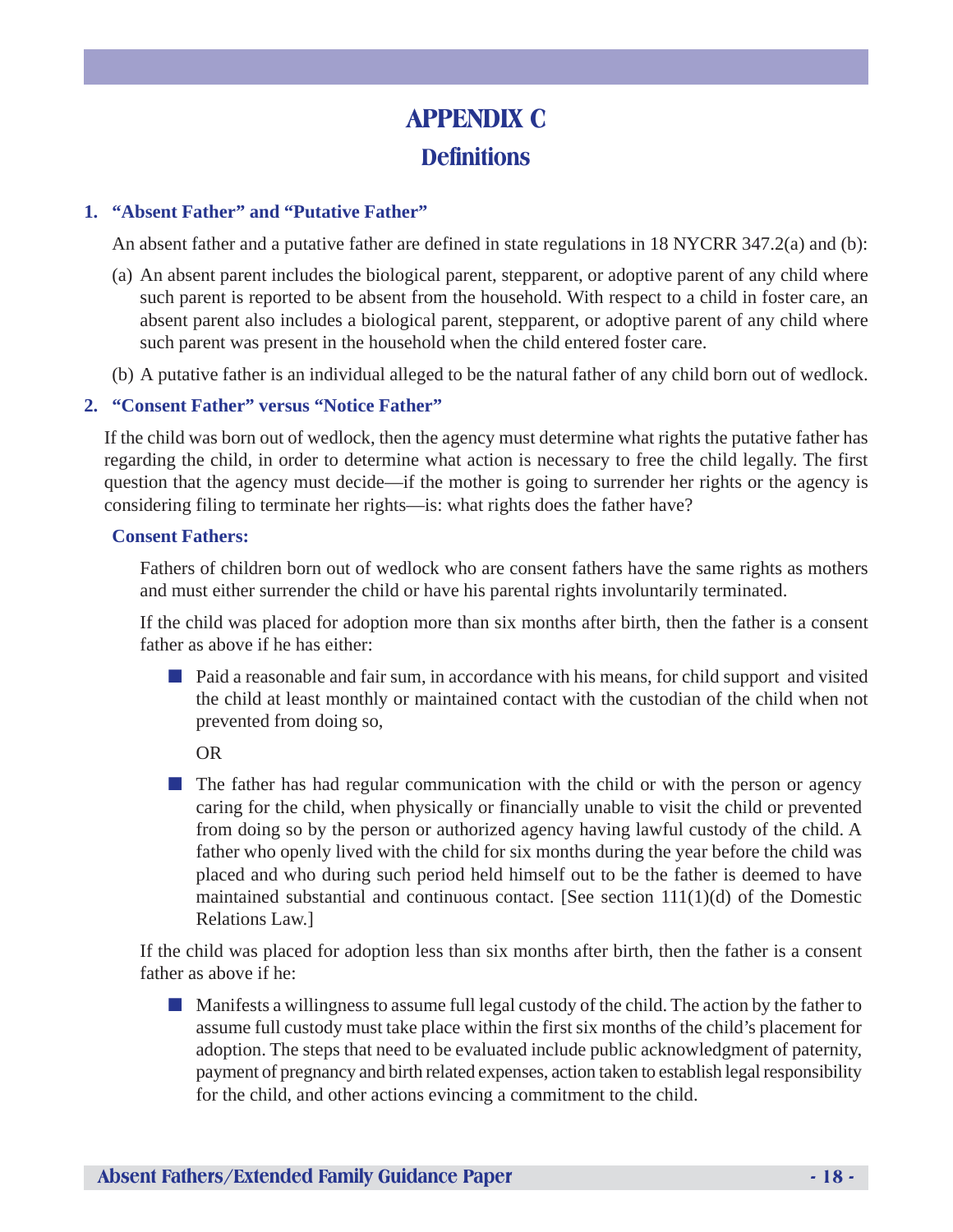This standard was established by the New York State Court of Appeals in the Matter of Raquel Marie X., 76 N.Y.2d 387,559 N.Y.S. 2d 855 (1990).

If the man in question does not fit in the categories above, then the agency must consider the next possible category: Is he a father entitled to notice of certain legal actions?

#### **Notice Fathers:**

If a father falls into any of the following categories, he is entitled to formal legal notice of any procedures regarding the adoption of the child, the termination or surrender of the mother's rights or any procedures involving the voluntary placement of the child in care. The legal notice is specifically outlined in the law. The notice father is offered the opportunity to provide the court with evidence regarding the child's best interests.

- Any man adjudicated by a NYS court as the father of the child (the "legal father").
- Any man who was adjudicated as the father in another state AND registered that adjudication with New York State's Putative Father Registry.
- Any man who has filed intent to claim paternity of the child with the Putative Father Registry (see form LDSS-2724, "Notice of Intent to Claim Paternity of a Child Born Out of Wedlock," available online at www.ocfs.state.ny.us/main/Forms).
- Any man who is listed on the child's birth certificate as the father.
- Any man who lived with the child and mother and held himself out to be the child's father at the time that the child went into care or when the legal proceeding is commenced.
- Any man identified as the father in a written and sworn statement by the mother.
- Any man who married the mother before the child was six months old and before any surrender or initiation of a proceeding to terminate parental rights.
- Any man who filed with the Putative Father Registry or filed an instrument acknowledging paternity. [See sections 111-a of the Domestic Relations Law and 384-c of the Social Services Law.]

*Note:* A person who has been convicted of rape in the first degree involving forcible compulsion, as set forth in section 130.35 of the Penal Law, is not entitled to notice of a proceeding involving the child who was conceived as a result of such rape.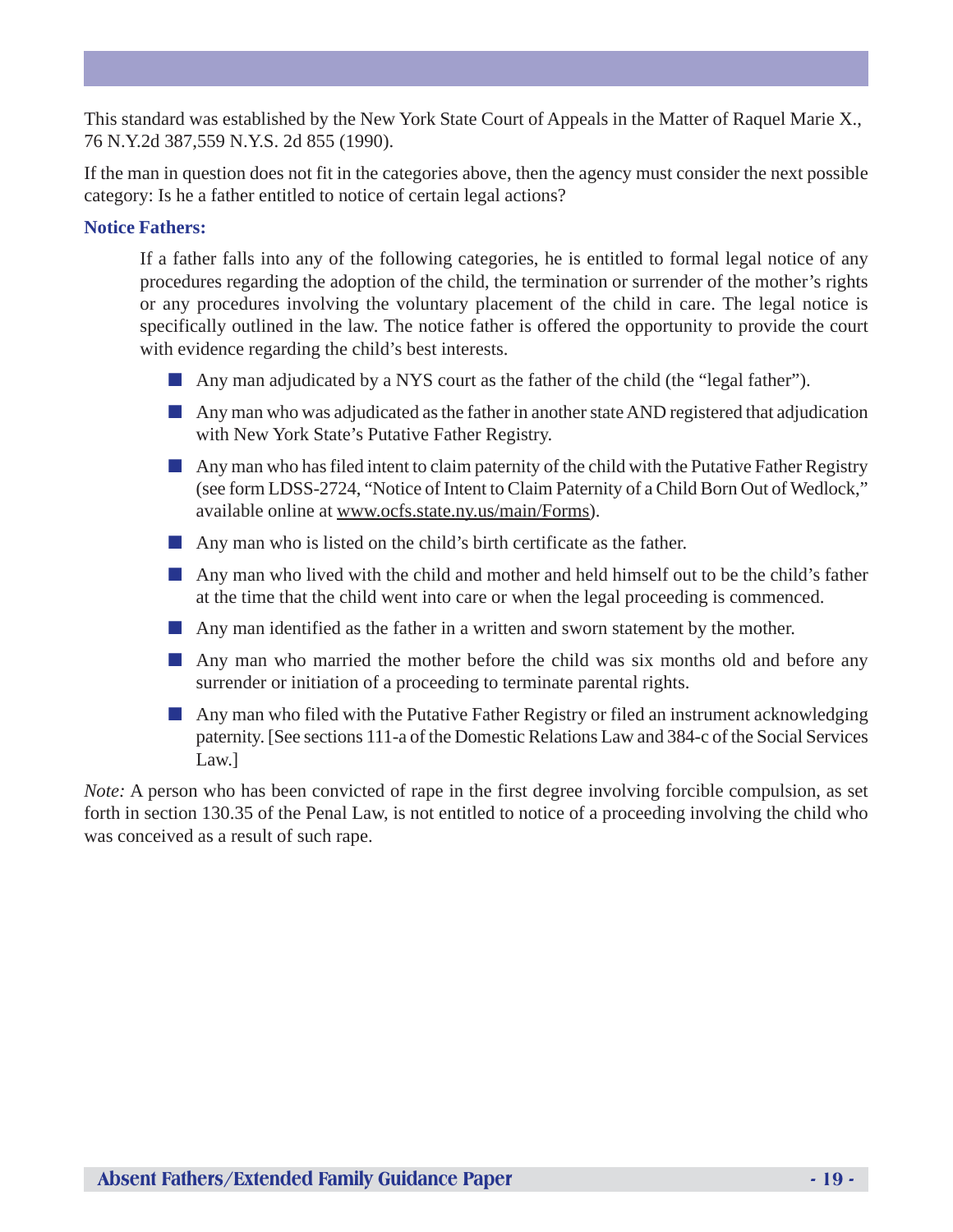# **APPENDIX D**

# **Federal Parent Locator Service (FPLS) — List of Databases**

FPLS is a computerized network of information on individuals, including their Social Security numbers, most recent home address, wage and benefit information, and employment data. The FPLS obtains such information from federal and state agencies, including:

- **Criminal Justice System** Provides information on persons known to the federal, state and city prisons.
- **Department of Motor Vehicles** Provides addresses from the records of the New York State DMV.
- **Department of Taxation and Finance** Provides information from New York State tax records.
- **Unemployment Insurance Benefits** Provides information on individuals listed with the Department of Labor as receiving unemployment insurance benefits.
- **Internal Revenue Service** Provides the address on the most recent tax return filed by the absent parent. Computer tape updated weekly. Can identify the person's Social Security number.
- **Social Security Administration** Provides employer address from information drawn from its employer files. Provides home addresses for individuals receiving Social Security benefits. Electronically updated weekly. Can identify the person's Social Security number.
- **Department of Veterans Affairs** Indicates whether the parent is receiving compensation, pension or educational benefits; the amount; and where the check is being sent.
- **Department of Defense** Provides information on parents on active duty or retired from the Army, Navy, Air Force, Marine Corps, Coast Guard, Public Health Service, and the National Oceanic and Atmospheric Administration. Provides the military unit addresses for parent on active duty. For retirees, provides the address used by the financial centers to mail checks and other information.
- **National Personnel Records Center** Provides address on parents who work or worked for the Federal Government or the U.S. Postal Service. Information updated monthly.
- **State Employment Security Agencies** Provides employer addresses and wage information, plus home addresses, of parents receiving unemployment compensation benefits.

In addition, states report newly hired employees to a National Directory of New Hires, which is also part of FPLS.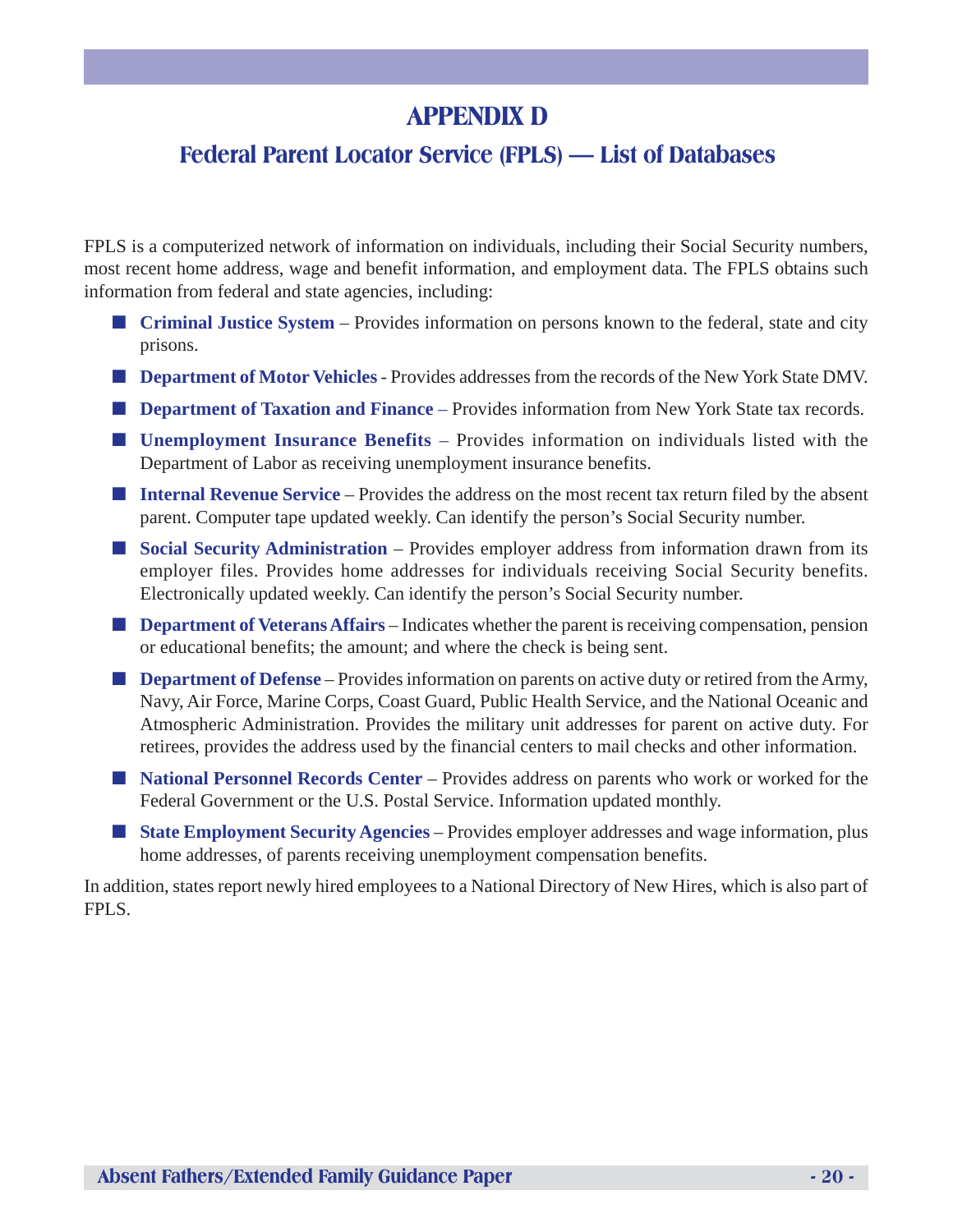# **APPENDIX E**

## **Acknowledgment of Paternity (Form LDSS-4418)**

**LDSS-4418** (Rev. 8/98) NEW YORK STATE DEPARTMENT OF HEALTH NEW YORK STATE OFFICE OF TEMPORARY AND DISABILITY ASSISTANCE

#### **NOTICE REGARDING YOUR LEGAL RIGHTS AND THE CONSEQUENCES OF SIGNING AN ACKNOWLEDGMENT OF PATERNITY**

This notice is to help you decide whether or not you wish to sign an Acknowledgment of Paternity. An Acknowledgment provides you with a way to legally establish paternity for your child. New York Law says that you must receive oral and written notice of your legal rights and the consequences of signing an Acknowledgment of Paternity. Before signing an Acknowledgment of Paternity, PLEASE READ the following information.

#### **WHAT YOU SHOULD CONSIDER BEFORE SIGNING AN ACKNOWLEDGMENT OF PATERNITY:**

#### YOU MAY NOT SIGN AN ACKNOWLEDGMENT OF PATERNITY IF:

- **The mother was married at any time** during the pregnancy or when the child was born because her husband (or former husband) is considered the legal father of the child unless a court determines otherwise; **or**
- **The mother is unmarried and more than one man** could be the father of the child; **or**
- **The child is not yet born**. You may only sign an Acknowledgment of Paternity **after** the birth of the child.

You may wish to speak to a lawyer before signing an Acknowledgment of Paternity. You have a right to seek legal representation and supportive services including counseling. Hospital staff are prepared to speak to you about questions you may have regarding establishing paternity. Hospital staff will also provide you with the telephone number of the support collection unit to answer questions you may have regarding the Acknowledgment of Paternity or establishing paternity.

#### **WHAT IT MEANS IF YOU SIGN AN ACKNOWLEDGMENT OF PATERNITY:**

An Acknowledgment of Paternity signed by both the mother and the father will legally establish who the child's father is. An Acknowledgment of Paternity will have the same force and effect as a court order establishing paternity for the child. It will eliminate the need to have a family court hearing to decide who the child's father is and will establish the duty of both parents to provide support for the child which may be retroactive to the birth of the child.

When a man signs an Acknowledgment of Paternity, he waives his right to a court hearing to determine if he is the father of the child.

Signing an Acknowledgment of Paternity may be the basis for the father to establish custody and visitation rights to the child, and may also be the basis for requiring his consent prior to an adoption proceeding.

When an Acknowledgment of Paternity is filed with the birth registrar in the district where the birth certificate is filed it will establish the child's right to inheritance from the father. Filing the Acknowledgment with the Putative Father Registry may establish the child's right to inheritance from the father. The Putative Father Registry is the state registry which maintains a record of the name and address of persons who acknowledge paternity or who have been determined by a court to be the father of a child born out of wedlock. The Putative Father Registry may only release the name and address of such persons upon request to a court or authorized agency or to another person but only by order of a court.

The child may have the last name of either parent, a combination of last names, or any other last name the parents agree on. The choice of name will not affect the legal status of the child. Please indicate on the Acknowledgment of Paternity the child's full name as it appears on the birth certificate. If the birth certificate was already filed and you wish to change the child's name enter both the name as it appears on the birth certificate and the new name.

Page 1 of 4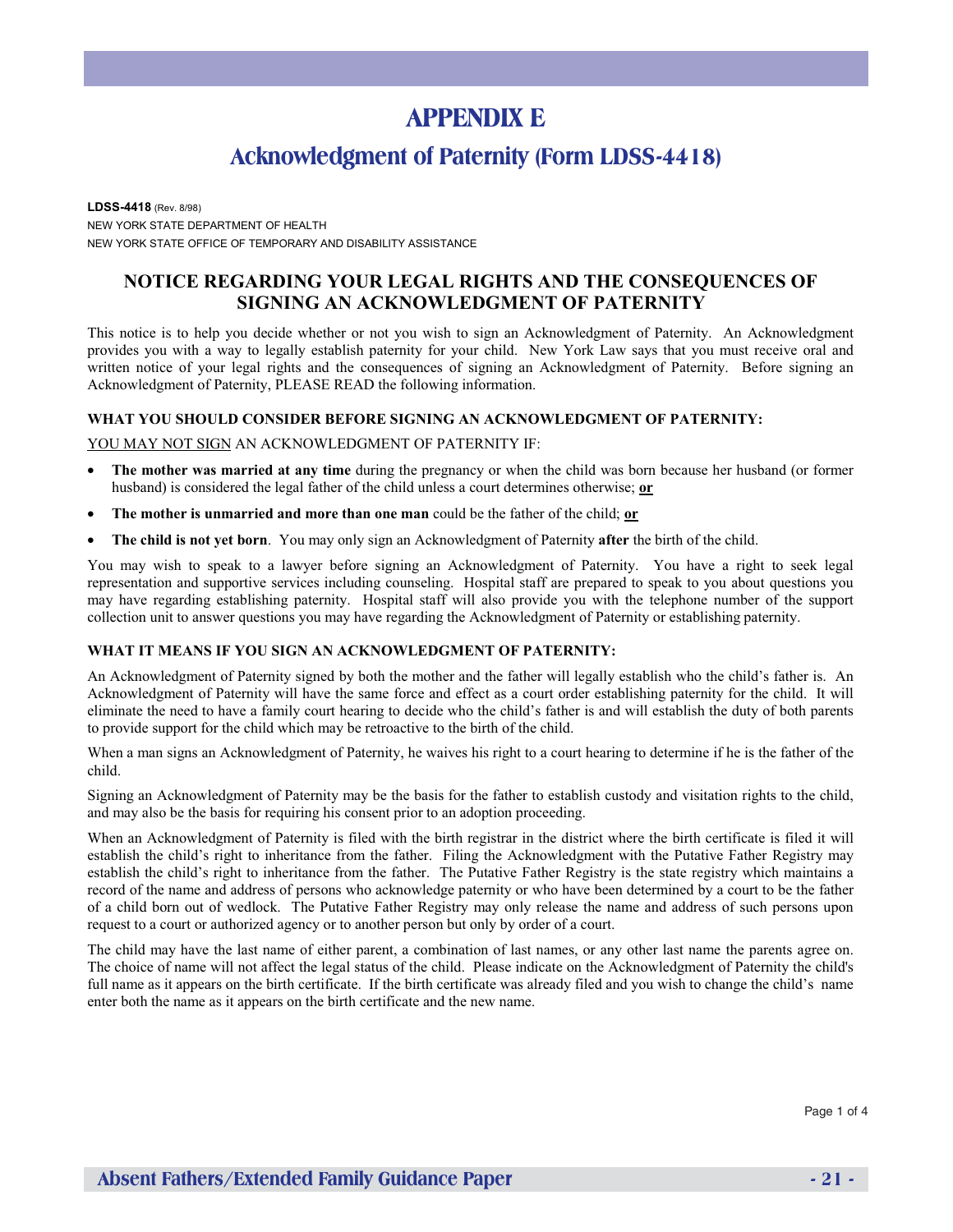#### **LDSS-4418** (Rev. 8/98)

**Either parent** has a right to ask the court to cancel the Acknowledgment of Paternity by filing a petition with the family court. The request must be made within the earlier of 60 days from the date of signing an Acknowledgment of Paternity or the date of an administrative or judicial proceeding (including a proceeding to establish a support order) relating to the child in which either parent is a party. The "date of an administrative or judicial proceeding" is the date by which the party is required to answer the petition. When more than 60 days have passed since the signing of an Acknowledgment of Paternity, either parent may only challenge the Acknowledgment of Paternity in court on the basis of fraud, duress, or material mistake of fact, with the burden of proof on the party challenging an Acknowledgment of Paternity.

#### **WHAT IT MEANS IF YOU DO NOT SIGN AN ACKNOWLEDGMENT OF PATERNITY:**

If an Acknowledgment of Paternity is not signed by both parents, the man will not have a duty to support the child unless an order is made after a hearing in family court establishing him as the father of the child. If the court declares the man to be the father of the child, the court may make an order of support which may be retroactive to the birth of the child.

**If you are named as the father** of a child in a court hearing to establish paternity, you have a right to free legal representation if the court determines you are unable to pay for legal representation. You also have a right to genetic marker tests or to DNA tests, which will help the court determine if you are the child's father.

If you refuse to sign an Acknowledgment of Paternity, your refusal **cannot** be considered to be a failure to cooperate in establishing paternity for the child if you apply for or receive public assistance for the child.

The father's name **cannot** appear on the child's birth certificate **unless both parents sign** an Acknowledgment of Paternity or unless a court determines paternity.

#### **WHAT NEEDS TO BE DONE WITH THE ACKNOWLEDGMENT OF PATERNITY AFTER YOU SIGN IT:**

If you sign an Acknowledgment of Paternity at a hospital or a social services agency, the original **will be filed for you** with the registrar of the district in which the birth occurred and in which the birth certificate has been filed. The Acknowledgment of Paternity also will be filed with the Putative Father Registry.

If you are signing an Acknowledgment of Paternity without assistance from the hospital or social services agency, **you must file** the original with the registrar of the district in which the birth certificate has been filed. The registrar will file a copy with the Putative Father Registry.

#### **IMPORTANT:**

- By signing the Acknowledgment of Paternity before two witnesses who are not related to you, you are stating that you have received oral and written notice regarding your legal rights and the consequences that result from signing an Acknowledgment of Paternity, and that a copy of this notice has been provided to you.
- If you have any doubts about the child's paternity, after reading this notice and having received oral notice, **do not** sign an Acknowledgment of Paternity.
- If you wish to sign an Acknowledgment of Paternity, after reading this notice and having received oral notice, please complete the Acknowledgment of Paternity on Page 4 of this form.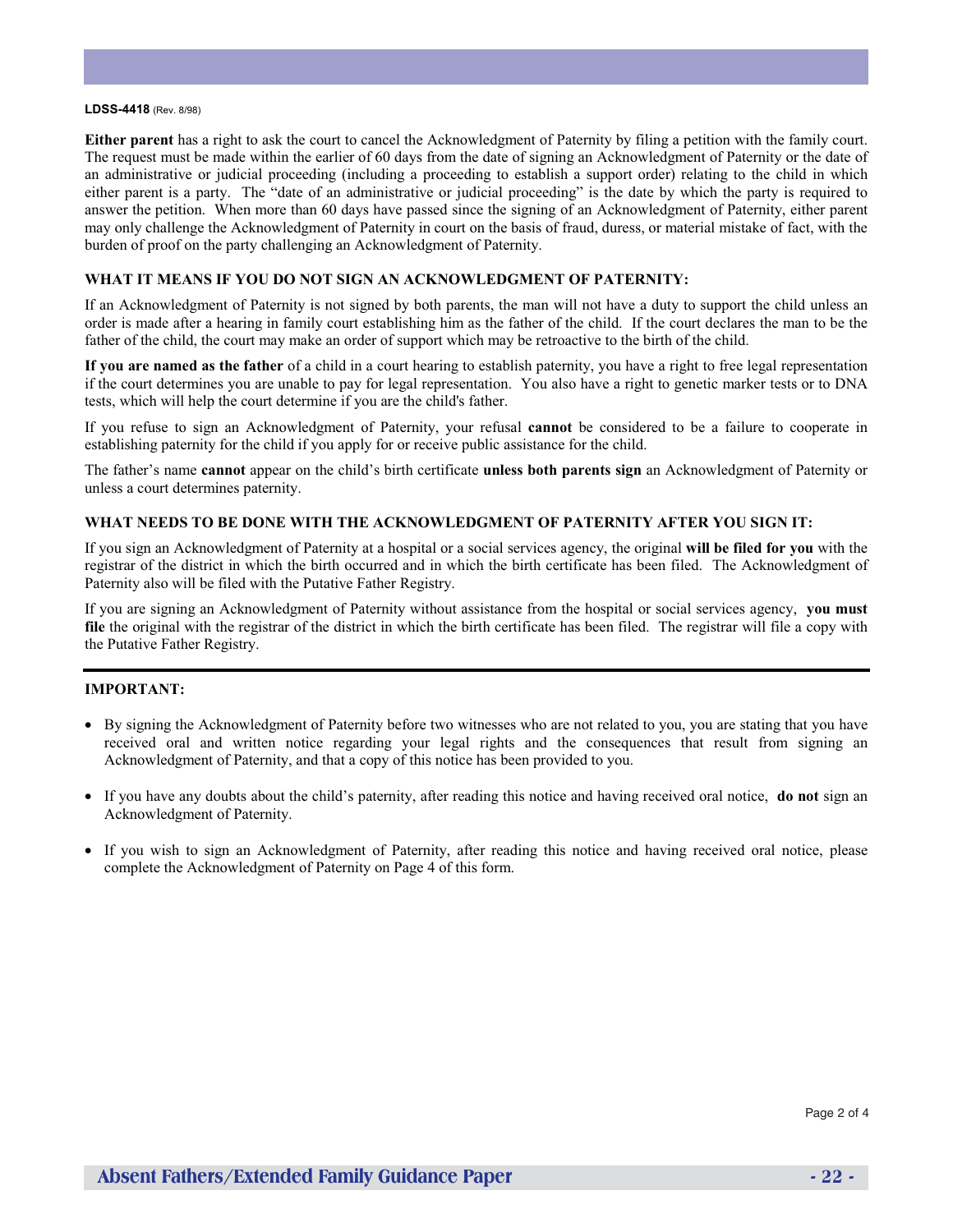**LDSS-4418** (Rev. 8/98)

**If you have questions regarding the Acknowledgment of Paternity or establishing paternity for your child, you may contact the Support Collection Unit located within your county Department of Social Services.**

**Questions regarding this form as it relates to the birth certificate process should be directed to the local birth registrar where the Acknowledgment of Paternity has been or will be filed.**

**If you wish to sign the Acknowledgment of Paternity, please complete the Acknowledgment of Paternity on page 4.**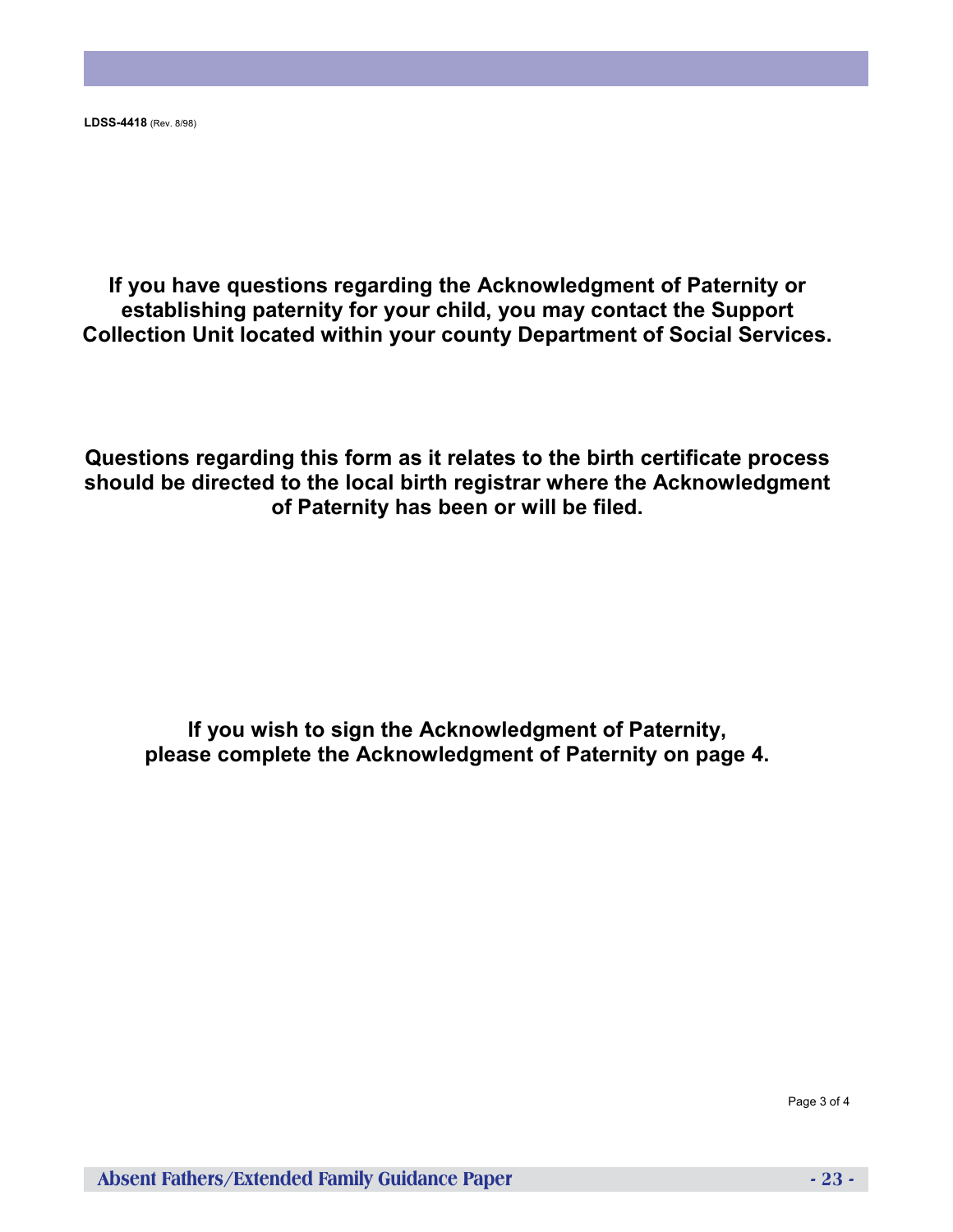| LDSS-4418 (Rev. 8/98)                                                                                                                                                                                                                                                                                                                                                                                                                                                                                                                                                                                                                                                                                                               |                             |                              |                                                                                                                                                                                                                                   | (For Official Use Only)              |                                                |
|-------------------------------------------------------------------------------------------------------------------------------------------------------------------------------------------------------------------------------------------------------------------------------------------------------------------------------------------------------------------------------------------------------------------------------------------------------------------------------------------------------------------------------------------------------------------------------------------------------------------------------------------------------------------------------------------------------------------------------------|-----------------------------|------------------------------|-----------------------------------------------------------------------------------------------------------------------------------------------------------------------------------------------------------------------------------|--------------------------------------|------------------------------------------------|
| NEW YORK STATE DEPARTMENT OF HEALTH                                                                                                                                                                                                                                                                                                                                                                                                                                                                                                                                                                                                                                                                                                 |                             |                              | Hospital Code:                                                                                                                                                                                                                    |                                      | (4 DIGIT PFI No.)                              |
| NEW YORK STATE OFFICE OF TEMPORARY AND DISABILITY ASSISTANCE<br>Pursuant to Section 4135-b of Public Health Law                                                                                                                                                                                                                                                                                                                                                                                                                                                                                                                                                                                                                     |                             | Local district birth number: |                                                                                                                                                                                                                                   |                                      |                                                |
|                                                                                                                                                                                                                                                                                                                                                                                                                                                                                                                                                                                                                                                                                                                                     |                             |                              |                                                                                                                                                                                                                                   |                                      |                                                |
| <b>ACKNOWLEDGMENT OF PATERNITY</b>                                                                                                                                                                                                                                                                                                                                                                                                                                                                                                                                                                                                                                                                                                  |                             |                              | Local register number:                                                                                                                                                                                                            |                                      |                                                |
| (Please Type or Print with black Ink)<br>INDICATE, BY CHECKING THE APPROPRIATE BOX, WHERE THE ACKNOWLEDGMENT IS BEING SIGNED:                                                                                                                                                                                                                                                                                                                                                                                                                                                                                                                                                                                                       |                             |                              |                                                                                                                                                                                                                                   |                                      |                                                |
| $\Box$ HOSPITAL                                                                                                                                                                                                                                                                                                                                                                                                                                                                                                                                                                                                                                                                                                                     | $\Box$ CHILD SUPPORT OFFICE |                              | $\Box$ BIRTH REGISTRAR                                                                                                                                                                                                            | $\Box$ OTHER                         |                                                |
|                                                                                                                                                                                                                                                                                                                                                                                                                                                                                                                                                                                                                                                                                                                                     |                             |                              | INFORMATION ABOUT THE CHILD FOR WHOM THE ACKNOWLEDGMENT OF PATERNITY IS SIGNED:                                                                                                                                                   |                                      |                                                |
|                                                                                                                                                                                                                                                                                                                                                                                                                                                                                                                                                                                                                                                                                                                                     |                             |                              | PRINT CHILD'S FULL NAME AS IT NOW APPEARS ON THE BIRTH CERTIFICATE: PRINT CHILD'S NAME AS IT WILL APPEAR ON NEW BIRTH CERTIFICATE:<br>(First)<br>(Middle.)                                                                        |                                      | (Last)                                         |
| (First)                                                                                                                                                                                                                                                                                                                                                                                                                                                                                                                                                                                                                                                                                                                             | (Middle.)                   | (Last)                       |                                                                                                                                                                                                                                   |                                      |                                                |
| PLACE OF BIRTH: (Name and Address of Hospital where child was born):                                                                                                                                                                                                                                                                                                                                                                                                                                                                                                                                                                                                                                                                |                             |                              |                                                                                                                                                                                                                                   | DATE OF BIRTH<br><b>MONTH</b><br>DAY | <b>SEX</b><br><b>YEAR</b>                      |
|                                                                                                                                                                                                                                                                                                                                                                                                                                                                                                                                                                                                                                                                                                                                     |                             |                              |                                                                                                                                                                                                                                   |                                      | $\Box$ FEMALE                                  |
|                                                                                                                                                                                                                                                                                                                                                                                                                                                                                                                                                                                                                                                                                                                                     |                             |                              |                                                                                                                                                                                                                                   |                                      | $\Box$ MALE                                    |
| <b>ACKNOWLEDGMENT OF PATERNITY BY FATHER:</b>                                                                                                                                                                                                                                                                                                                                                                                                                                                                                                                                                                                                                                                                                       |                             |                              |                                                                                                                                                                                                                                   |                                      |                                                |
|                                                                                                                                                                                                                                                                                                                                                                                                                                                                                                                                                                                                                                                                                                                                     |                             |                              | _______________________,residing at _________                                                                                                                                                                                     |                                      |                                                |
| First                                                                                                                                                                                                                                                                                                                                                                                                                                                                                                                                                                                                                                                                                                                               | Middle                      | Last Name                    |                                                                                                                                                                                                                                   |                                      | House/Apt. Number and Street                   |
|                                                                                                                                                                                                                                                                                                                                                                                                                                                                                                                                                                                                                                                                                                                                     |                             |                              |                                                                                                                                                                                                                                   |                                      |                                                |
|                                                                                                                                                                                                                                                                                                                                                                                                                                                                                                                                                                                                                                                                                                                                     |                             |                              |                                                                                                                                                                                                                                   |                                      |                                                |
|                                                                                                                                                                                                                                                                                                                                                                                                                                                                                                                                                                                                                                                                                                                                     |                             |                              | my place of birth, (City, State, Or Foreign Country) ____________, hereby acknowledge that I am the biological father of the child named above.<br>Social Security Number: ___________________________, hereby acknowledge that I |                                      | Year                                           |
|                                                                                                                                                                                                                                                                                                                                                                                                                                                                                                                                                                                                                                                                                                                                     |                             |                              |                                                                                                                                                                                                                                   |                                      |                                                |
| I UNDERSTAND THAT SIGNING THIS ACKNOWLEDGMENT WILL ESTABLISH THE PATERNITY OF THE CHILD AND HAVE THE SAME FORCE AND EFFECT AS AN<br>ORDER OF FILIATION ENTERED AFTER A COURT HEARING INCLUDING AN OBLIGATION TO PROVIDE SUPPORT FOR THE CHILD. EXCEPT THAT ONLY IF THIS<br>ACKNOWLEDGMENT IS FILED WITH THE REGISTRAR WHERE THE BIRTH CERTIFICATE IS FILED WILL THE ACKNOWLEDGMENT HAVE SUCH FORCE AND EFFECT<br>WITH RESPECT TO INHERITANCE RIGHTS. I HAVE RECEIVED WRITTEN AND ORAL NOTICE OF MY LEGAL RIGHTS AND THE CONSEQUENCES OF SIGNING THE<br>ACKNOWLEDGMENT OF PATERNITY, AND I UNDERSTAND WHAT THE NOTICE STATES. A COPY OF THE WRITTEN NOTICE HAS BEEN PROVIDED TO ME. I CERTIFY<br>THAT THE ABOVE INFORMATION IS TRUE. |                             |                              |                                                                                                                                                                                                                                   |                                      |                                                |
|                                                                                                                                                                                                                                                                                                                                                                                                                                                                                                                                                                                                                                                                                                                                     |                             |                              | SIGNATURE: <u>North Day</u>                                                                                                                                                                                                       |                                      |                                                |
| herein is true.                                                                                                                                                                                                                                                                                                                                                                                                                                                                                                                                                                                                                                                                                                                     |                             |                              |                                                                                                                                                                                                                                   |                                      |                                                |
|                                                                                                                                                                                                                                                                                                                                                                                                                                                                                                                                                                                                                                                                                                                                     |                             |                              |                                                                                                                                                                                                                                   |                                      |                                                |
|                                                                                                                                                                                                                                                                                                                                                                                                                                                                                                                                                                                                                                                                                                                                     | <b>First Witness</b>        |                              |                                                                                                                                                                                                                                   | Second Witness                       |                                                |
|                                                                                                                                                                                                                                                                                                                                                                                                                                                                                                                                                                                                                                                                                                                                     |                             |                              | (Witnessed by two people not related to the mother or father.)                                                                                                                                                                    |                                      |                                                |
| <b>ACKNOWLEDGMENT OF PATERNITY BY MOTHER:</b>                                                                                                                                                                                                                                                                                                                                                                                                                                                                                                                                                                                                                                                                                       |                             |                              |                                                                                                                                                                                                                                   |                                      |                                                |
|                                                                                                                                                                                                                                                                                                                                                                                                                                                                                                                                                                                                                                                                                                                                     |                             |                              |                                                                                                                                                                                                                                   |                                      |                                                |
| First                                                                                                                                                                                                                                                                                                                                                                                                                                                                                                                                                                                                                                                                                                                               | Middle                      | Last Name                    |                                                                                                                                                                                                                                   |                                      | House/Apt. Number and Street                   |
| In the City of                                                                                                                                                                                                                                                                                                                                                                                                                                                                                                                                                                                                                                                                                                                      |                             |                              |                                                                                                                                                                                                                                   |                                      |                                                |
|                                                                                                                                                                                                                                                                                                                                                                                                                                                                                                                                                                                                                                                                                                                                     |                             |                              |                                                                                                                                                                                                                                   |                                      |                                                |
| my place of birth, (City, State, Or Foreign Country)<br>Social Security Number: The Country of the only possible father of my child who was born to me. I state that I was not married at any time during the<br>acknowledge that th<br>pregnancy or when the child was born OR, I state that I was not married when the child was born or at any time during the pregnancy but I have<br>subsequently married the child's biological father.                                                                                                                                                                                                                                                                                       |                             |                              |                                                                                                                                                                                                                                   |                                      |                                                |
| I UNDERSTAND THAT SIGNING THIS ACKNOWLEDGMENT WILL ESTABLISH THE PATERNITY OF THE CHILD AND HAVE THE SAME FORCE AND EFFECT AS AN<br>ORDER OF FILIATION ENTERED AFTER A COURT HEARING INCLUDING AN OBLIGATION TO PROVIDE SUPPORT FOR THE CHILD. EXCEPT THAT ONLY IF THIS<br>ACKNOWLEDGMENT IS FILED WITH THE REGISTRAR WHERE THE BIRTH CERTIFICATE IS FILED WILL THE ACKNOWLEDGMENT HAVE SUCH FORCE AND EFFECT<br>WITH RESPECT TO INHERITANCE RIGHTS. I HAVE RECEIVED WRITTEN AND ORAL NOTICE OF MY LEGAL RIGHTS AND THE CONSEQUENCES OF SIGNING THE<br>ACKNOWLEDGMENT OF PATERNITY, AND I UNDERSTAND WHAT THE NOTICE STATES. A COPY OF THE WRITTEN NOTICE HAS BEEN PROVIDED TO ME. I CERTIFY<br>THAT THE ABOVE INFORMATION IS TRUE. |                             |                              |                                                                                                                                                                                                                                   |                                      |                                                |
|                                                                                                                                                                                                                                                                                                                                                                                                                                                                                                                                                                                                                                                                                                                                     |                             |                              | I am currently in receipt of public assistance and/or child support services from a social services district in New York state.                                                                                                   |                                      |                                                |
|                                                                                                                                                                                                                                                                                                                                                                                                                                                                                                                                                                                                                                                                                                                                     |                             |                              | $\Box$ NO $\Box$ YES If "Yes", identify the county and address of the social services district, if known:                                                                                                                         |                                      |                                                |
|                                                                                                                                                                                                                                                                                                                                                                                                                                                                                                                                                                                                                                                                                                                                     |                             |                              |                                                                                                                                                                                                                                   |                                      | Date $\frac{1}{\sqrt{\frac{1}{1-\frac{1}{2}}}$ |
|                                                                                                                                                                                                                                                                                                                                                                                                                                                                                                                                                                                                                                                                                                                                     |                             |                              |                                                                                                                                                                                                                                   |                                      |                                                |
| herein is true.                                                                                                                                                                                                                                                                                                                                                                                                                                                                                                                                                                                                                                                                                                                     |                             |                              |                                                                                                                                                                                                                                   |                                      |                                                |
|                                                                                                                                                                                                                                                                                                                                                                                                                                                                                                                                                                                                                                                                                                                                     | <b>First Witness</b>        |                              | (Witnessed by two people not related to the mother or father.)                                                                                                                                                                    | Second Witness                       |                                                |
| IMPORTANT NOTICE: This form must be completed and filed with the registrar of the district in which the birth occurred and in which birth certificate has been or will be filed.                                                                                                                                                                                                                                                                                                                                                                                                                                                                                                                                                    |                             |                              |                                                                                                                                                                                                                                   |                                      |                                                |
|                                                                                                                                                                                                                                                                                                                                                                                                                                                                                                                                                                                                                                                                                                                                     |                             |                              |                                                                                                                                                                                                                                   |                                      |                                                |
|                                                                                                                                                                                                                                                                                                                                                                                                                                                                                                                                                                                                                                                                                                                                     |                             |                              |                                                                                                                                                                                                                                   |                                      |                                                |
|                                                                                                                                                                                                                                                                                                                                                                                                                                                                                                                                                                                                                                                                                                                                     |                             |                              | (For Official Use Only)                                                                                                                                                                                                           |                                      |                                                |
|                                                                                                                                                                                                                                                                                                                                                                                                                                                                                                                                                                                                                                                                                                                                     |                             |                              | The above ACKNOWLEDGMENT OF PATERNITY is hereby filed with the registrar of $\,$                                                                                                                                                  |                                      |                                                |

# **Absent Fathers/Extended Family Guidance Paper - 24 -** 24 -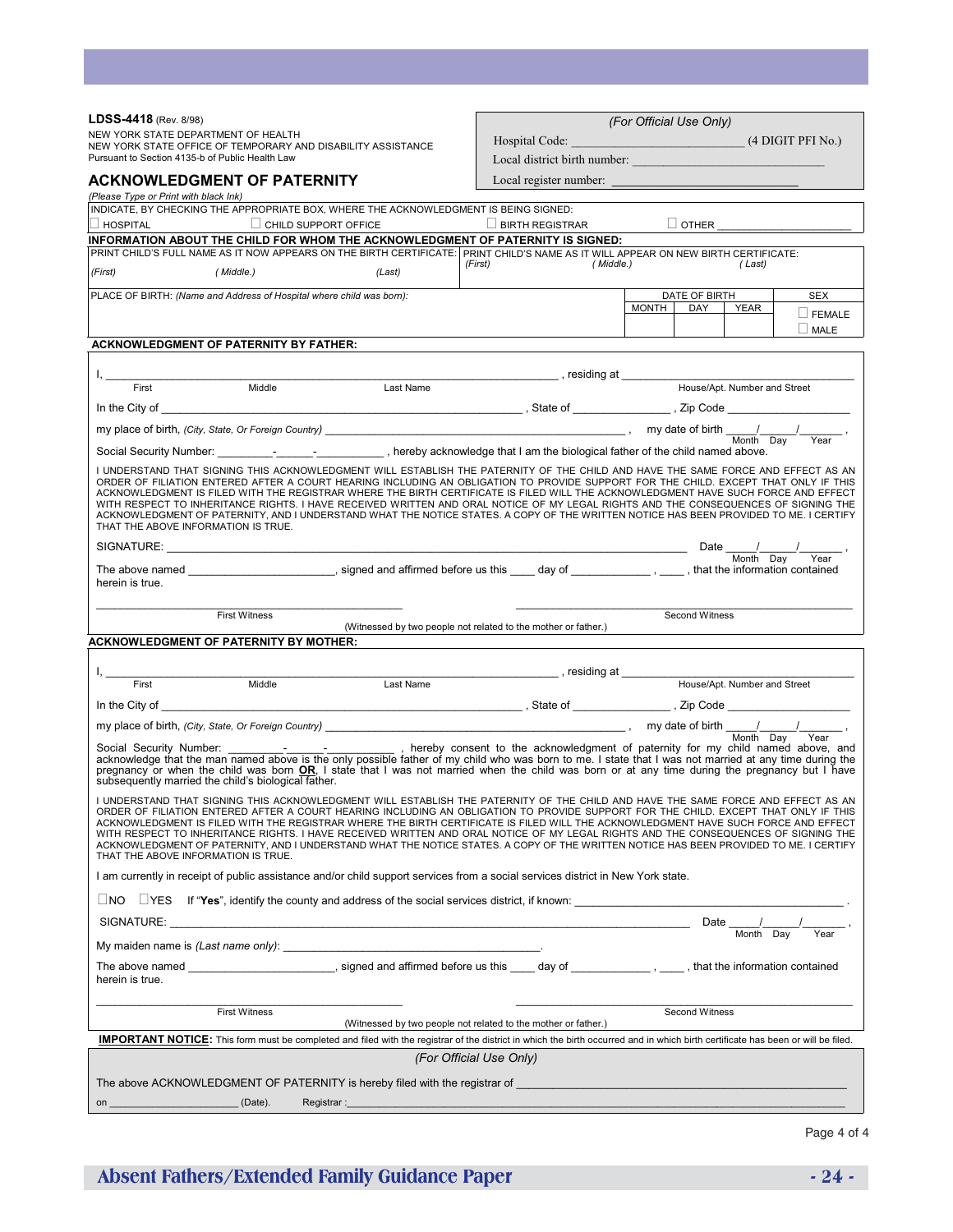# **APPENDIX F**

### **Acknowledgment of Paternity (New York City) (Form LDSS-4418NYC)**

**LDSS-4418** NYC (Rev. 8/98) NEW YORK CITY DEPARTMENT OF HEALTH, VITAL RECORDS NEW YORK STATE OFFICE OF TEMPORARY AND DISABILITY ASSISTANCE

#### **NOTICE REGARDING YOUR LEGAL RIGHTS AND THE CONSEQUENCES OF SIGNING AN ACKNOWLEDGMENT OF PATERNITY**

This notice is to help you decide whether or not you wish to sign an Acknowledgment of Paternity. An Acknowledgment provides you with a way to legally establish paternity for your child. New York Law says that you must receive oral and written notice of your legal rights and the consequences of signing an Acknowledgment of Paternity. Before signing an Acknowledgment of Paternity, PLEASE READ the following information.

#### **WHAT YOU SHOULD CONSIDER BEFORE SIGNING AN ACKNOWLEDGMENT OF PATERNITY:**

YOU MAY NOT SIGN AN ACKNOWLEDGMENT OF PATERNITY IF:

- **The mother was married at any time** during the pregnancy or when the child was born because her husband (or former husband) is considered the legal father of the child unless a court determines otherwise; **or**
- **The mother is unmarried and more than one man** could be the father of the child; **or**
- **The child is not yet born**. You may only sign an Acknowledgment of Paternity **after** the birth of the child.

You may wish to speak to a lawyer before signing an Acknowledgment of Paternity. You have a right to seek legal representation and supportive services including counseling. Hospital staff are prepared to speak to you about questions you may have regarding establishing paternity. Hospital staff will also provide you with the telephone number of the support collection unit to answer questions you may have regarding the Acknowledgment of Paternity or establishing paternity.

#### **WHAT IT MEANS IF YOU SIGN AN ACKNOWLEDGMENT OF PATERNITY:**

An Acknowledgment of Paternity signed by both the mother and the father will legally establish who the child's father is. An Acknowledgment of Paternity will have the same force and effect as a court order establishing paternity for the child. It will eliminate the need to have a family court hearing to decide who the child's father is and will establish the duty of both parents to provide support for the child which may be retroactive to the birth of the child.

When a man signs an Acknowledgment of Paternity, he waives his right to a court hearing to determine if he is the father of the child.

Signing an Acknowledgment of Paternity may be the basis for the father to establish custody and visitation rights to the child, and may also be the basis for requiring his consent prior to an adoption proceeding.

When the Acknowledgment is filed with the New York City Department of Health, it will establish the child's right to inheritance from the father. Filing the Acknowledgment with the Putative Father Registry may establish the child's right to inheritance from the father. The Putative Father Registry is the state registry which maintains a record of the name and address of persons who acknowledge paternity or who have been determined by a court to be the father of a child born out of wedlock. The Putative Father Registry may only release the name and address of such persons upon request to a court or authorized agency or to another person but only by order of a court.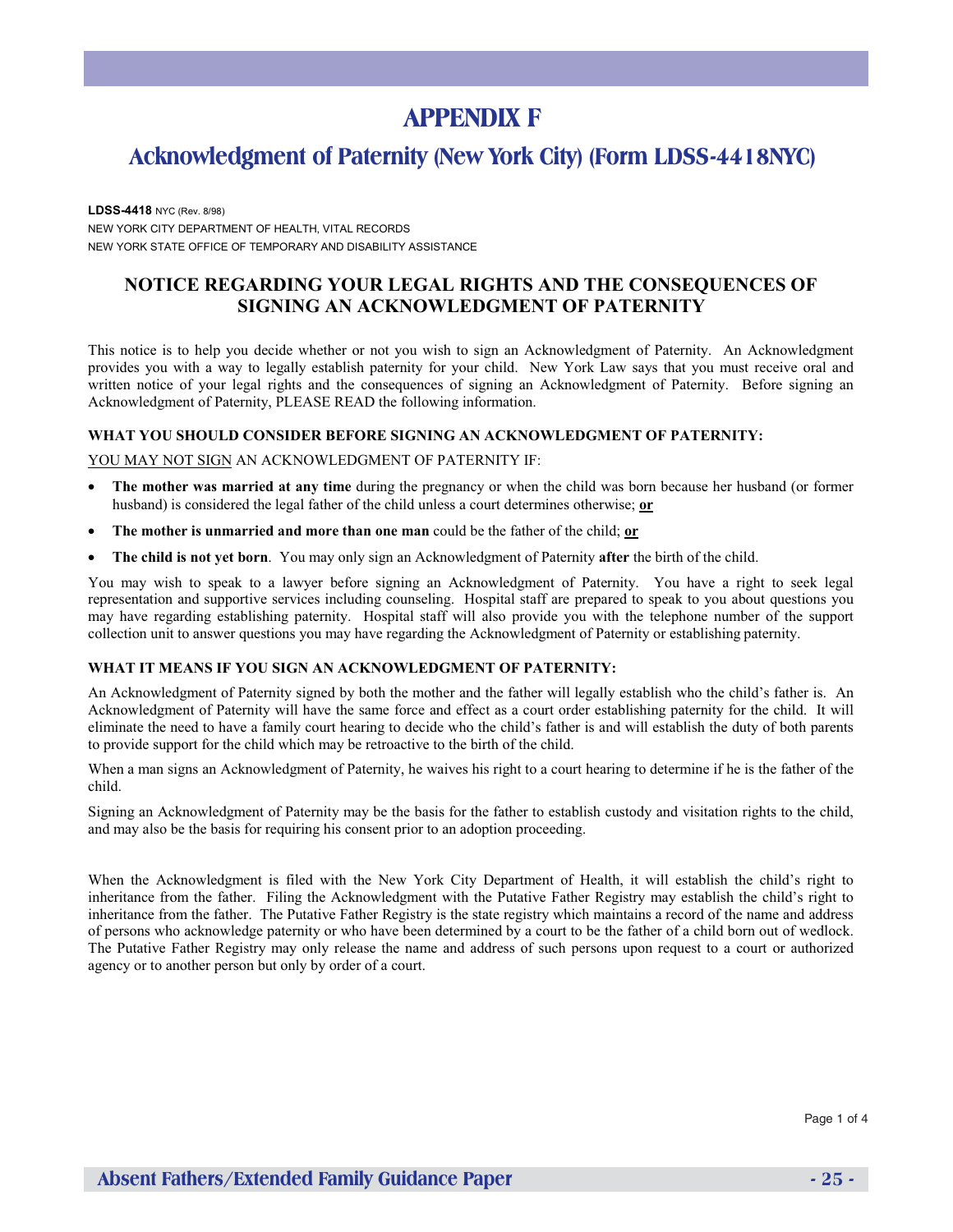**LDSS-4418** NYC (Rev. 8/98)

The child may have the last name of either parent, a combination of last names, or any other last name the parents agree on. The choice of name will not affect the legal status of the child. Please indicate on the Acknowledgment of Paternity the child's full name as it appears on the birth certificate. If the birth certificate has already been filed and you wish to change the child's last name enter both the last name as it appears on the birth certificate and the new last name.

**Either parent** has a right to ask the court to cancel the Acknowledgment of Paternity by filing a petition with the family court. The request must be made within the earlier of 60 days from the date of signing an Acknowledgment of Paternity or the date of an administrative or judicial proceeding (including a proceeding to establish a support order) relating to the child in which either parent is a party. The "date of an administrative or judicial proceeding" is the date by which the party is required to answer the petition. When more than 60 days have passed since the signing of an Acknowledgment of Paternity, either parent may only challenge the Acknowledgment of Paternity in court on the basis of fraud, duress, or material mistake of fact, with the burden of proof on the party challenging an Acknowledgment of Paternity.

#### **WHAT IT MEANS IF YOU DO NOT SIGN AN ACKNOWLEDGMENT OF PATERNITY:**

If an Acknowledgment of Paternity is not signed by both parents, the man will not have a duty to support the child unless an order is made after a hearing in family court establishing him as the father of the child. If the court declares the man to be the father of the child, the court may make an order of support which may be retroactive to the birth of the child.

**If you are named as the father** of a child in a court hearing to establish paternity, you have a right to free legal representation if the court determines you are unable to pay for legal representation. You also have a right to genetic marker tests or to DNA tests, which will help the court determine if you are the child's father.

If you refuse to sign an Acknowledgment of Paternity, your refusal **cannot** be considered to be a failure to cooperate in establishing paternity for the child if you apply for or receive public assistance for the child.

The father's name **cannot** appear on the child's birth certificate **unless both parents sign** an Acknowledgment of Paternity or unless a court determines paternity.

#### **WHAT NEEDS TO BE DONE WITH THE ACKNOWLEDGMENT OF PATERNITY AFTER YOU SIGN IT:**

If you sign an Acknowledgment of Paternity at a hospital or a social services agency for a child born in New York City, the original will be filed for you with the New York City Department of Health. The Acknowledgment of Paternity also will be filed with the Putative Father Registry.

If you are signing an Acknowledgment of Paternity without assistance from the hospital or social services agency, you must file the original with the New York City Department of Health at 125 Worth Street, Box 4, New York, NY 10013 - Attention: Corrections Unit, Room 144. A copy will be filed with the Putative Father Registry.

#### **IMPORTANT:**

- By signing the Acknowledgment of Paternity before two witnesses who are not related to you, you are stating that you have received oral and written notice regarding your legal rights and the consequences that result from signing an Acknowledgment of Paternity, and that a copy of this notice has been provided to you.
- If you have any doubts about the child's paternity, after reading this notice and having received oral notice, **do not** sign an Acknowledgment of Paternity.
- If you wish to sign an Acknowledgment of Paternity, after reading this notice and having received oral notice, please complete the Acknowledgment of Paternity on Page 3 of this form.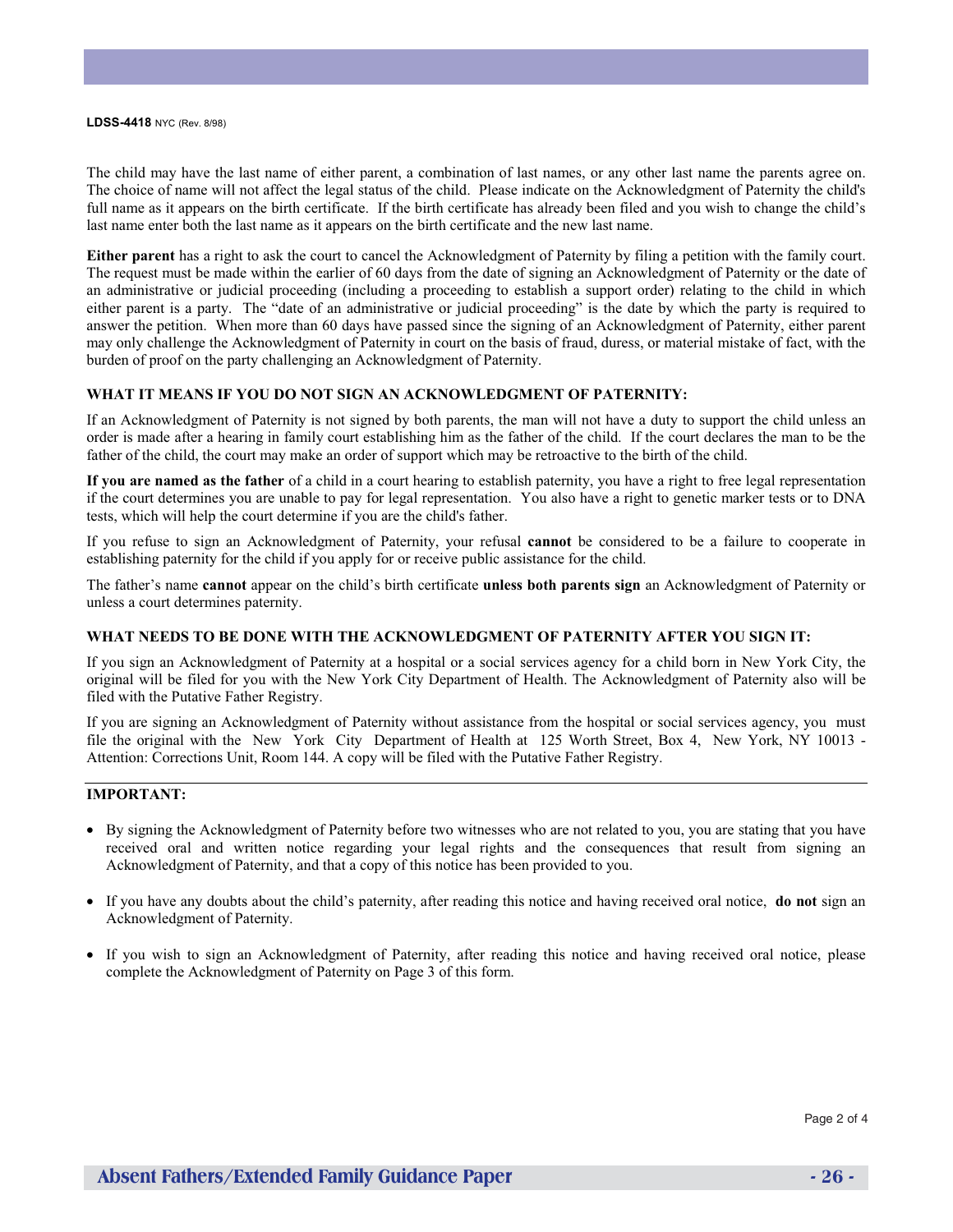| LDSS-4418 NYC (Rev. 8/98)                                                                                                                                                                                                                                                                                                                                                                                                                                                                                                                                                                                                                                                                                                           |                                                                | (For Official Use Only)                                    |  |  |  |
|-------------------------------------------------------------------------------------------------------------------------------------------------------------------------------------------------------------------------------------------------------------------------------------------------------------------------------------------------------------------------------------------------------------------------------------------------------------------------------------------------------------------------------------------------------------------------------------------------------------------------------------------------------------------------------------------------------------------------------------|----------------------------------------------------------------|------------------------------------------------------------|--|--|--|
| NEW YORK CITY DEPARTMENT OF HEALTH, Vital Records<br>NEW YORK STATE OFFICE OF TEMPORARY AND DISABILITY ASSISTANCE                                                                                                                                                                                                                                                                                                                                                                                                                                                                                                                                                                                                                   | Hospital Code: The Contract of the Code:                       | (4 DIGIT PFI No.)                                          |  |  |  |
| Pursuant to Section 4135-b of Public Health Law<br><b>ACKNOWLEDGMENT OF PATERNITY</b>                                                                                                                                                                                                                                                                                                                                                                                                                                                                                                                                                                                                                                               | Birth Number:                                                  |                                                            |  |  |  |
| (Please Type or Print with black Ink)                                                                                                                                                                                                                                                                                                                                                                                                                                                                                                                                                                                                                                                                                               |                                                                |                                                            |  |  |  |
| INDICATE, BY CHECKING THE APPROPRIATE BOX, WHERE THE ACKNOWLEDGMENT IS BEING SIGNED:                                                                                                                                                                                                                                                                                                                                                                                                                                                                                                                                                                                                                                                |                                                                |                                                            |  |  |  |
| $\Box$ CHILD SUPPORT OFFICE<br>$\Box$ HOSPITAL<br>INFORMATION ABOUT THE CHILD FOR WHOM THE ACKNOWLEDGMENT OF PATERNITY IS SIGNED:                                                                                                                                                                                                                                                                                                                                                                                                                                                                                                                                                                                                   | $\Box$ BIRTH REGISTRAR                                         | $\Box$ OTHER                                               |  |  |  |
| PRINT CHILD'S FULL NAME AS IT NOW APPEARS ON THE BIRTH CERTIFICATE: (First, M.I., Last) PRINT CHILD'S LAST NAME ONLY AS IT WILL APPEAR ON NEW BIRTH                                                                                                                                                                                                                                                                                                                                                                                                                                                                                                                                                                                 | CERTIFICATE:                                                   |                                                            |  |  |  |
| PLACE OF BIRTH: (Name and Address of Hospital where child was born):                                                                                                                                                                                                                                                                                                                                                                                                                                                                                                                                                                                                                                                                |                                                                | DATE OF BIRTH<br><b>SEX</b><br><b>MONTH</b><br>DAY<br>YEAR |  |  |  |
|                                                                                                                                                                                                                                                                                                                                                                                                                                                                                                                                                                                                                                                                                                                                     |                                                                | $\Box$ FEMALE<br>$\Box$ MALE                               |  |  |  |
| <b>ACKNOWLEDGMENT OF PATERNITY BY FATHER:</b>                                                                                                                                                                                                                                                                                                                                                                                                                                                                                                                                                                                                                                                                                       |                                                                |                                                            |  |  |  |
|                                                                                                                                                                                                                                                                                                                                                                                                                                                                                                                                                                                                                                                                                                                                     |                                                                |                                                            |  |  |  |
| First<br>Last Name<br>Middle                                                                                                                                                                                                                                                                                                                                                                                                                                                                                                                                                                                                                                                                                                        |                                                                | House/Apt. Number and Street                               |  |  |  |
|                                                                                                                                                                                                                                                                                                                                                                                                                                                                                                                                                                                                                                                                                                                                     |                                                                |                                                            |  |  |  |
|                                                                                                                                                                                                                                                                                                                                                                                                                                                                                                                                                                                                                                                                                                                                     |                                                                |                                                            |  |  |  |
| Social Security Number: ___________________________, hereby acknowledge that I am the biological father of the child named above.                                                                                                                                                                                                                                                                                                                                                                                                                                                                                                                                                                                                   |                                                                |                                                            |  |  |  |
| I UNDERSTAND THAT SIGNING THIS ACKNOWLEDGMENT WILL ESTABLISH THE PATERNITY OF THE CHILD AND HAVE THE SAME FORCE AND EFFECT AS AN<br>ORDER OF FILIATION ENTERED AFTER A COURT HEARING INCLUDING AN OBLIGATION TO PROVIDE SUPPORT FOR THE CHILD. EXCEPT THAT ONLY IF THIS<br>ACKNOWLEDGMENT IS FILED WITH THE REGISTRAR WHERE THE BIRTH CERTIFICATE IS FILED WILL THE ACKNOWLEDGMENT HAVE SUCH FORCE AND EFFECT<br>WITH RESPECT TO INHERITANCE RIGHTS. I HAVE RECEIVED WRITTEN AND ORAL NOTICE OF MY LEGAL RIGHTS AND THE CONSEQUENCES OF SIGNING THE<br>ACKNOWLEDGMENT OF PATERNITY, AND I UNDERSTAND WHAT THE NOTICE STATES. A COPY OF THE WRITTEN NOTICE HAS BEEN PROVIDED TO ME. I CERTIFY<br>THAT THE ABOVE INFORMATION IS TRUE. |                                                                |                                                            |  |  |  |
|                                                                                                                                                                                                                                                                                                                                                                                                                                                                                                                                                                                                                                                                                                                                     |                                                                | Date $\frac{1}{\text{Month}} \frac{1}{\text{Day}}$ ,       |  |  |  |
| herein is true.                                                                                                                                                                                                                                                                                                                                                                                                                                                                                                                                                                                                                                                                                                                     |                                                                |                                                            |  |  |  |
| <b>First Witness</b>                                                                                                                                                                                                                                                                                                                                                                                                                                                                                                                                                                                                                                                                                                                |                                                                | Second Witness                                             |  |  |  |
| <b>ACKNOWLEDGMENT OF PATERNITY BY MOTHER:</b>                                                                                                                                                                                                                                                                                                                                                                                                                                                                                                                                                                                                                                                                                       | (Witnessed by two people not related to the mother or father.) |                                                            |  |  |  |
|                                                                                                                                                                                                                                                                                                                                                                                                                                                                                                                                                                                                                                                                                                                                     |                                                                |                                                            |  |  |  |
| Last Name<br>First<br>Middle                                                                                                                                                                                                                                                                                                                                                                                                                                                                                                                                                                                                                                                                                                        |                                                                | House/Apt. Number and Street                               |  |  |  |
|                                                                                                                                                                                                                                                                                                                                                                                                                                                                                                                                                                                                                                                                                                                                     |                                                                |                                                            |  |  |  |
|                                                                                                                                                                                                                                                                                                                                                                                                                                                                                                                                                                                                                                                                                                                                     |                                                                |                                                            |  |  |  |
| Year<br>pregnancy or when the child was born OR, I state that I was not married when the child was born or at any time during the pregnancy but I have<br>subsequently married the child's biological father.                                                                                                                                                                                                                                                                                                                                                                                                                                                                                                                       |                                                                |                                                            |  |  |  |
| I UNDERSTAND THAT SIGNING THIS ACKNOWLEDGMENT WILL ESTABLISH THE PATERNITY OF THE CHILD AND HAVE THE SAME FORCE AND EFFECT AS AN<br>ORDER OF FILIATION ENTERED AFTER A COURT HEARING INCLUDING AN OBLIGATION TO PROVIDE SUPPORT FOR THE CHILD. EXCEPT THAT ONLY IF THIS<br>ACKNOWLEDGMENT IS FILED WITH THE REGISTRAR WHERE THE BIRTH CERTIFICATE IS FILED WILL THE ACKNOWLEDGMENT HAVE SUCH FORCE AND EFFECT<br>WITH RESPECT TO INHERITANCE RIGHTS. I HAVE RECEIVED WRITTEN AND ORAL NOTICE OF MY LEGAL RIGHTS AND THE CONSEQUENCES OF SIGNING THE<br>ACKNOWLEDGMENT OF PATERNITY, AND I UNDERSTAND WHAT THE NOTICE STATES. A COPY OF THE WRITTEN NOTICE HAS BEEN PROVIDED TO ME. I CERTIFY<br>THAT THE ABOVE INFORMATION IS TRUE. |                                                                |                                                            |  |  |  |
| I am currently in receipt of public assistance and/or child support services from a social services district in New York state.                                                                                                                                                                                                                                                                                                                                                                                                                                                                                                                                                                                                     |                                                                |                                                            |  |  |  |
| $\Box$ NO $\Box$ YES If "Yes", identify the county and address of the social services district, if known:                                                                                                                                                                                                                                                                                                                                                                                                                                                                                                                                                                                                                           |                                                                |                                                            |  |  |  |
|                                                                                                                                                                                                                                                                                                                                                                                                                                                                                                                                                                                                                                                                                                                                     |                                                                | Date $\frac{1}{\sqrt{2}}$                                  |  |  |  |
|                                                                                                                                                                                                                                                                                                                                                                                                                                                                                                                                                                                                                                                                                                                                     |                                                                |                                                            |  |  |  |
| herein is true.                                                                                                                                                                                                                                                                                                                                                                                                                                                                                                                                                                                                                                                                                                                     |                                                                |                                                            |  |  |  |
| <b>First Witness</b>                                                                                                                                                                                                                                                                                                                                                                                                                                                                                                                                                                                                                                                                                                                |                                                                | Second Witness                                             |  |  |  |
|                                                                                                                                                                                                                                                                                                                                                                                                                                                                                                                                                                                                                                                                                                                                     | (Witnessed by two people not related to the mother or father.) |                                                            |  |  |  |
| <b>IMPORTANT NOTICE:</b> This form must be completed and filed with the New York City Department of Health<br>(For Official Use Only)                                                                                                                                                                                                                                                                                                                                                                                                                                                                                                                                                                                               |                                                                |                                                            |  |  |  |
| The above ACKNOWLEDGMENT OF PATERNITY is hereby filed with the New York City Department of Health on $\frac{1}{\text{Month } \text{Day}}$                                                                                                                                                                                                                                                                                                                                                                                                                                                                                                                                                                                           |                                                                |                                                            |  |  |  |
| This is to certify that I have examined the original record which this document seeks to amend. There are no omissions or apparent errors in this document<br>that renders it unacceptable from amending the record. This document is, therefore, approved.                                                                                                                                                                                                                                                                                                                                                                                                                                                                         |                                                                |                                                            |  |  |  |
| Deputy City Registrar                                                                                                                                                                                                                                                                                                                                                                                                                                                                                                                                                                                                                                                                                                               |                                                                | Month Day<br>Year                                          |  |  |  |
|                                                                                                                                                                                                                                                                                                                                                                                                                                                                                                                                                                                                                                                                                                                                     |                                                                | Page 3 of 4                                                |  |  |  |

**Absent Fathers/Extended Family Guidance Paper - 27 -** 27 -